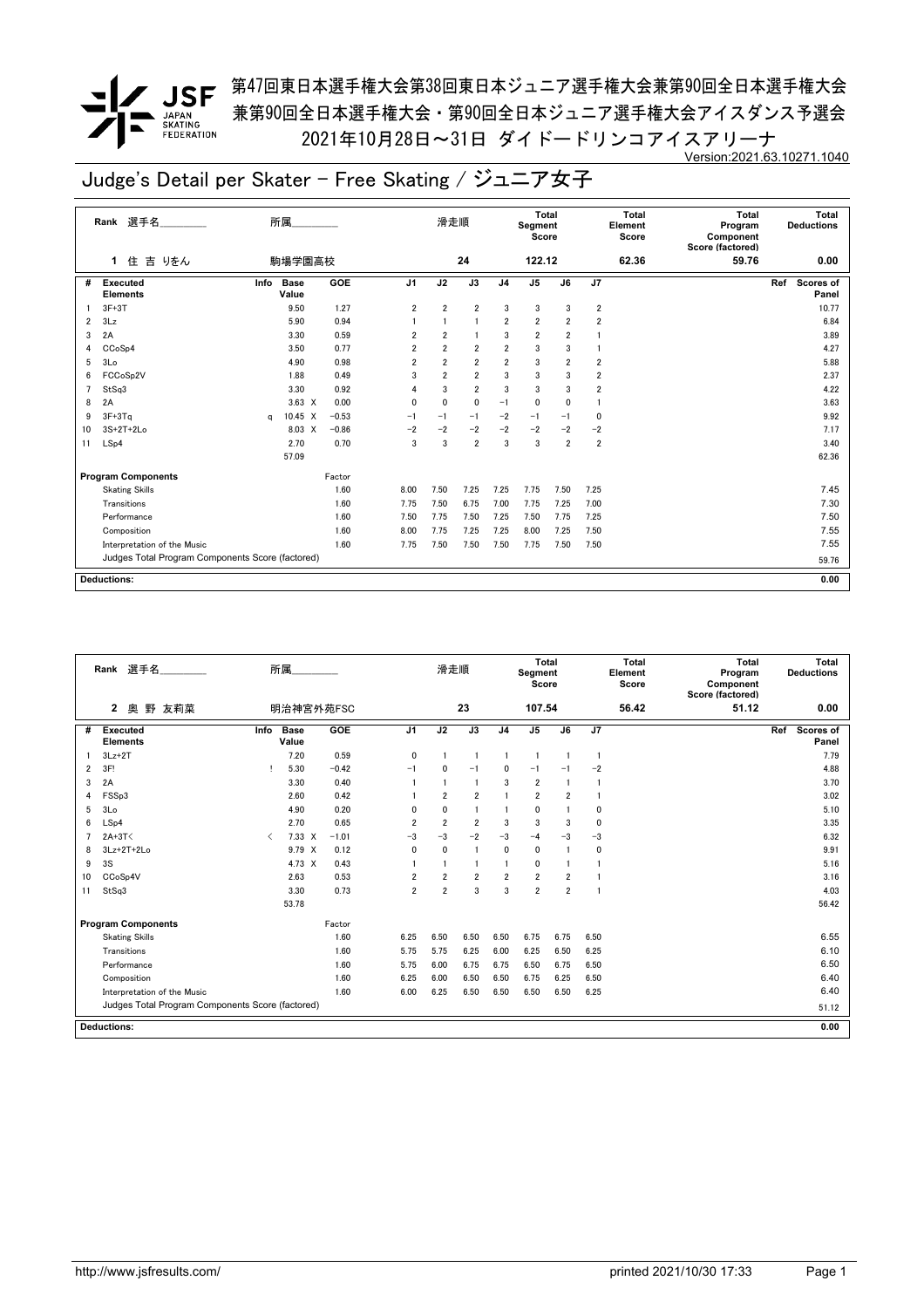第47回東日本選手権大会第38回東日本ジュニア選手権大会兼第90回全日本選手権大会 兼第90回全日本選手権大会・第90回全日本ジュニア選手権大会アイスダンス予選会 2021年10月28日~31日 ダイドードリンコアイスアリーナ Version:2021.63.10271.1040

|    | Rank 選手名                                         |                                          | 所属                   |            |                | 滑走順            |                 |                | Total<br>Segment<br>Score |                |                         | <b>Total</b><br>Element<br>Score | Total<br>Program<br>Component<br>Score (factored) | Total<br><b>Deductions</b> |
|----|--------------------------------------------------|------------------------------------------|----------------------|------------|----------------|----------------|-----------------|----------------|---------------------------|----------------|-------------------------|----------------------------------|---------------------------------------------------|----------------------------|
|    | 葉<br>百<br>音<br>3<br>千                            |                                          | 東北高校                 |            |                |                | 22              |                | 104.13                    |                |                         | 52.41                            | 52.72                                             | 1.00                       |
| #  | Executed<br><b>Elements</b>                      | Info                                     | <b>Base</b><br>Value | <b>GOE</b> | J <sub>1</sub> | J2             | $\overline{J3}$ | J <sub>4</sub> | J <sub>5</sub>            | J6             | J7                      |                                  |                                                   | Scores of<br>Ref<br>Panel  |
|    | 3 <sub>Lo</sub>                                  |                                          | 4.90                 | 0.78       |                | $\overline{2}$ |                 | $\overline{2}$ | $\overline{1}$            | $\overline{2}$ | $\overline{\mathbf{2}}$ |                                  |                                                   | 5.68                       |
| 2  | $3Lzq+3T$                                        | a                                        | 10.10                | $-0.24$    | $\mathbf{0}$   | 0              | $-1$            | $\Omega$       | $-1$                      | $-1$           | 0                       |                                  |                                                   | 9.86                       |
| 3  | 2A<                                              | ✓                                        | 2.64                 | $-1.32$    | $-5$           | $-5$           | $-5$            | $-5$           | $-5$                      | $-5$           | $-5$                    |                                  |                                                   | 1.32                       |
| 4  | CC <sub>o</sub> S <sub>p4</sub>                  |                                          | 3.50                 | 0.77       | $\overline{2}$ | $\overline{2}$ | $\overline{2}$  | 3              | 3                         | $\overline{2}$ | $\overline{2}$          |                                  |                                                   | 4.27                       |
| 5  | 3S                                               |                                          | 4.30                 | 0.52       |                | $\mathbf{0}$   | $\overline{1}$  | $\overline{2}$ |                           |                | 2                       |                                  |                                                   | 4.82                       |
| 6  | $3F+2T$                                          |                                          | $7.26 \times$        | 0.53       |                |                |                 |                |                           |                | 2                       |                                  |                                                   | 7.79                       |
| 7  | FSS <sub>p4</sub>                                |                                          | 3.00                 | 0.48       | $\overline{2}$ |                | $\overline{2}$  | $\overline{2}$ | $\overline{2}$            |                |                         |                                  |                                                   | 3.48                       |
| 8  | 3F!+2T+2Lo<<                                     |                                          | 7.81 X               | $-2.65$    | $-5$           | -5             | $-5$            | $-5$           | $-5$                      | $-5$           | $-4$                    |                                  |                                                   | 5.16                       |
| 9  | 3Lz                                              | $\overline{\left\langle \right\rangle }$ | 5.19<br>X            | $-1.89$    | $-3$           | $-5$           | $-4$            | $-5$           | $-5$                      | $-3$           | $-2$                    |                                  |                                                   | 3.30                       |
| 10 | StSq2                                            |                                          | 2.60                 | 0.73       | 3              | 3              | $\overline{2}$  | 3              | 3                         | $\overline{2}$ | 3                       |                                  |                                                   | 3.33                       |
| 11 | LSp4                                             |                                          | 2.70                 | 0.70       | 3              | 3              | $\overline{2}$  | 3              | 3                         | $\overline{2}$ | $\overline{2}$          |                                  |                                                   | 3.40                       |
|    |                                                  |                                          | 54.00                |            |                |                |                 |                |                           |                |                         |                                  |                                                   | 52.41                      |
|    | <b>Program Components</b>                        |                                          |                      | Factor     |                |                |                 |                |                           |                |                         |                                  |                                                   |                            |
|    | <b>Skating Skills</b>                            |                                          |                      | 1.60       | 6.75           | 6.50           | 6.50            | 6.25           | 7.00                      | 6.50           | 6.75                    |                                  |                                                   | 6.60                       |
|    | Transitions                                      |                                          |                      | 1.60       | 6.25           | 6.25           | 6.00            | 6.00           | 6.50                      | 6.25           | 6.50                    |                                  |                                                   | 6.25                       |
|    | Performance                                      |                                          |                      | 1.60       | 6.75           | 6.75           | 6.50            | 6.25           | 6.75                      | 6.75           | 6.75                    |                                  |                                                   | 6.70                       |
|    | Composition                                      |                                          |                      | 1.60       | 7.00           | 6.50           | 6.50            | 6.50           | 7.00                      | 6.25           | 6.75                    |                                  |                                                   | 6.65                       |
|    | Interpretation of the Music                      |                                          |                      | 1.60       | 7.25           | 6.75           | 6.75            | 6.25           | 6.75                      | 6.50           | 7.00                    |                                  |                                                   | 6.75                       |
|    | Judges Total Program Components Score (factored) |                                          |                      |            |                |                |                 |                |                           |                |                         |                                  |                                                   | 52.72                      |
|    | <b>Deductions:</b>                               |                                          | 転倒: -1.00 (1)        |            |                |                |                 |                |                           |                |                         |                                  |                                                   | $-1.00$                    |
|    |                                                  |                                          |                      |            |                |                |                 |                |                           |                |                         |                                  |                                                   |                            |

|    | 選手名<br>Rank                                      |      | 所属                   |            |                | 滑走順            |                |                | Total<br>Segment<br>Score |                |                         | <b>Total</b><br>Element<br>Score | Total<br>Program<br>Component<br>Score (factored) | Total<br><b>Deductions</b> |
|----|--------------------------------------------------|------|----------------------|------------|----------------|----------------|----------------|----------------|---------------------------|----------------|-------------------------|----------------------------------|---------------------------------------------------|----------------------------|
|    | 謠<br>髙<br>木<br>4                                 |      | MFアカデミー              |            |                |                | 20             |                | 100.04                    |                |                         | 51.32                            | 48.72                                             | 0.00                       |
| #  | Executed<br><b>Elements</b>                      | Info | <b>Base</b><br>Value | <b>GOE</b> | J <sub>1</sub> | J2             | J3             | J <sub>4</sub> | J <sub>5</sub>            | J6             | J7                      |                                  |                                                   | Ref<br>Scores of<br>Panel  |
|    | $3Lz + 2T$                                       |      | 7.20                 | 0.71       |                |                | $\blacksquare$ | 2              | $\mathbf{1}$              |                | $\overline{\mathbf{2}}$ |                                  |                                                   | 7.91                       |
| 2  | $2A+3T$                                          |      | 7.50                 | 0.50       |                |                |                | $\overline{2}$ |                           |                | $\overline{\mathbf{2}}$ |                                  |                                                   | 8.00                       |
| 3  | 3Lo                                              |      | 4.90                 | 0.78       | $\overline{2}$ |                | $\overline{2}$ | $\overline{2}$ | $\mathbf{1}$              |                | $\overline{\mathbf{2}}$ |                                  |                                                   | 5.68                       |
| 4  | FSSp4                                            |      | 3.00                 | 0.60       | $\overline{2}$ | $\overline{2}$ | $\overline{2}$ | $\overline{1}$ | $\overline{2}$            | $\overline{2}$ | 3                       |                                  |                                                   | 3.60                       |
| 5  | 3Lz                                              |      | 5.90                 | 0.59       |                |                | $\mathbf{1}$   | $\overline{2}$ | $\mathbf 0$               |                |                         |                                  |                                                   | 6.49                       |
| 6  | LSp4                                             |      | 2.70                 | 0.38       |                | $\mathbf{0}$   | $\overline{2}$ | $\overline{1}$ | $\overline{2}$            | $\overline{2}$ |                         |                                  |                                                   | 3.08                       |
| 7  | StSq3                                            |      | 3.30                 | 0.73       | 3              | $\overline{2}$ | $\overline{2}$ | $\overline{2}$ | $\overline{2}$            | $\overline{2}$ | 3                       |                                  |                                                   | 4.03                       |
| 8  | 2S <                                             | <<   | 0.44 X               | $-0.20$    | $-5$           | $-5$           | $-5$           | $-5$           | $-5$                      | $-5$           | $-4$                    |                                  |                                                   | 0.24                       |
| 9  | 3F!                                              |      | 5.83 X               | $-1.59$    | $-2$           | $-3$           | $-3$           | $-4$           | $-2$                      | $-3$           | $-4$                    |                                  |                                                   | 4.24                       |
| 10 | 3T+1Eu<<+2S                                      | <<   | $6.05 \quad X$       | $-1.85$    | $-4$           | $-4$           | $-4$           | $-5$           | $-5$                      | $-5$           | $-2$                    |                                  |                                                   | 4.20                       |
| 11 | CCoSp4                                           |      | 3.50                 | 0.35       | 0              |                | $\overline{2}$ | $\overline{1}$ | $\overline{2}$            | $\mathbf{1}$   | 0                       |                                  |                                                   | 3.85                       |
|    |                                                  |      | 50.32                |            |                |                |                |                |                           |                |                         |                                  |                                                   | 51.32                      |
|    | <b>Program Components</b>                        |      |                      | Factor     |                |                |                |                |                           |                |                         |                                  |                                                   |                            |
|    | <b>Skating Skills</b>                            |      |                      | 1.60       | 6.25           | 6.00           | 6.25           | 5.75           | 6.25                      | 6.00           | 6.50                    |                                  |                                                   | 6.15                       |
|    | Transitions                                      |      |                      | 1.60       | 5.50           | 5.75           | 6.00           | 5.00           | 6.00                      | 5.75           | 6.25                    |                                  |                                                   | 5.80                       |
|    | Performance                                      |      |                      | 1.60       | 6.00           | 6.25           | 6.25           | 5.50           | 6.00                      | 6.00           | 6.75                    |                                  |                                                   | 6.10                       |
|    | Composition                                      |      |                      | 1.60       | 6.25           | 6.25           | 6.25           | 5.50           | 6.50                      | 5.75           | 6.75                    |                                  |                                                   | 6.20                       |
|    | Interpretation of the Music                      |      |                      | 1.60       | 6.00           | 6.00           | 6.50           | 5.50           | 6.25                      | 6.25           | 6.75                    |                                  |                                                   | 6.20                       |
|    | Judges Total Program Components Score (factored) |      |                      |            |                |                |                |                |                           |                |                         |                                  |                                                   | 48.72                      |
|    | Deductions:                                      |      |                      |            |                |                |                |                |                           |                |                         |                                  |                                                   | 0.00                       |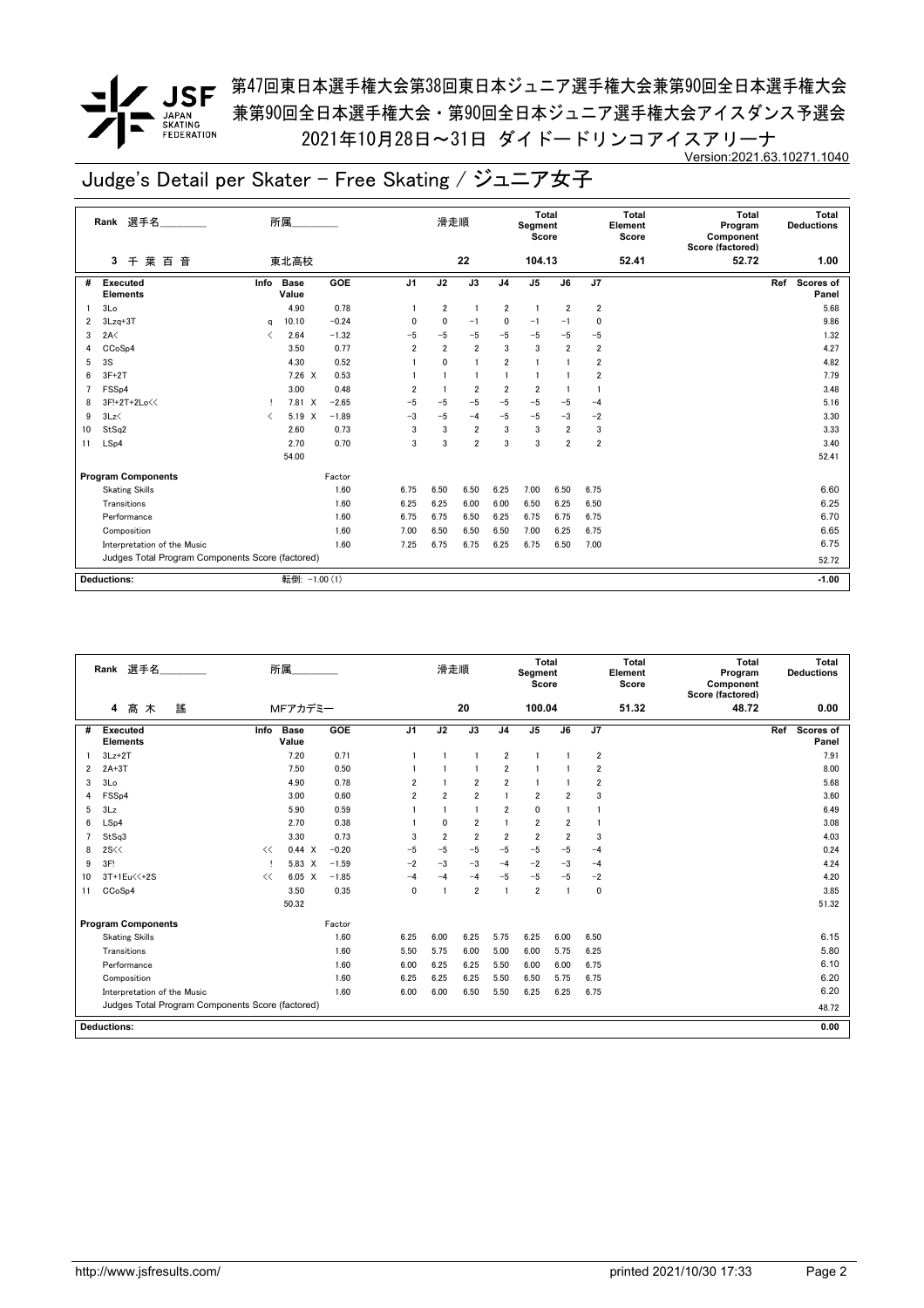<u>/</u> JSF <sup>第47回東日本選手権大会第38回東日本ジュニア選手権大会兼第90回全日本選手権大会</sup> 兼第90回全日本選手権大会・第90回全日本ジュニア選手権大会アイスダンス予選会 2021年10月28日~31日 ダイドードリンコアイスアリーナ Version:2021.63.10271.1040

|    | Rank 選手名                                         |      | 所属                   |            |                | 滑走順            |                 |                | Total<br>Segment<br>Score |                |                | <b>Total</b><br>Element<br>Score | <b>Total</b><br>Program<br>Component<br>Score (factored) | Total<br><b>Deductions</b> |
|----|--------------------------------------------------|------|----------------------|------------|----------------|----------------|-----------------|----------------|---------------------------|----------------|----------------|----------------------------------|----------------------------------------------------------|----------------------------|
|    | 井<br>亜美<br>5<br>中                                |      | MFアカデミー              |            |                |                | 21              |                | 96.57                     |                |                | 51.25                            | 48.32                                                    | 3.00                       |
| #  | <b>Executed</b><br><b>Elements</b>               | Info | <b>Base</b><br>Value | <b>GOE</b> | J <sub>1</sub> | J2             | $\overline{J3}$ | J <sub>4</sub> | J <sub>5</sub>            | J6             | J7             |                                  |                                                          | Ref<br>Scores of<br>Panel  |
|    | 3A<                                              | ✓    | 6.40                 | $-3.20$    | $-5$           | $-5$           | $-5$            | $-5$           | $-5$                      | $-5$           | $-5$           |                                  |                                                          | 3.20                       |
| 2  | $3Lz + 3T$                                       |      | 10.10                | $-1.18$    | $-2$           | $-2$           | $-2$            | $-2$           | $-2$                      | $-2$           | $-2$           |                                  |                                                          | 8.92                       |
| 3  | 3Lo<                                             | ≺    | 3.92                 | $-1.96$    | $-5$           | $-5$           | $-5$            | $-5$           | $-5$                      | $-5$           | $-5$           |                                  |                                                          | 1.96                       |
| 4  | $2A+3T<$                                         | ≺    | 6.66                 | $-0.60$    | $-1$           | $-2$           | $-2$            | $-1$           | $-2$                      | $-2$           | $-2$           |                                  |                                                          | 6.06                       |
| 5  | FSSp3                                            |      | 2.60                 | 0.52       | $\overline{2}$ | $\overline{2}$ | $\overline{2}$  | $\overline{2}$ | $\overline{\mathbf{2}}$   | $\overline{2}$ | -1             |                                  |                                                          | 3.12                       |
| 6  | 3F<                                              | т    | 1.98<br>$\times$     | $-0.90$    | $-5$           | $-5$           | $-5$            | $-5$           | $-5$                      | $-5$           | $-5$           |                                  |                                                          | 1.08                       |
|    | 2A+1Eu+3S                                        |      | 8.91 X               | 0.09       | $\mathbf{0}$   | 0              | $\mathbf{1}$    | $\mathbf{0}$   | 0                         | 1              | 0              |                                  |                                                          | 9.00                       |
| 8  | StSq3                                            |      | 3.30                 | 0.46       | $\overline{2}$ | $\overline{1}$ | $\mathbf{1}$    | $\mathbf{1}$   | $\overline{2}$            | 1              | $\overline{2}$ |                                  |                                                          | 3.76                       |
| 9  | 3Lz                                              |      | 6.49 X               | 0.59       | $\mathbf 0$    |                | $\overline{2}$  |                |                           |                |                |                                  |                                                          | 7.08                       |
| 10 | CCoSp4                                           |      | 3.50                 | 0.49       |                |                | $\overline{2}$  | $\overline{2}$ | $\overline{2}$            |                |                |                                  |                                                          | 3.99                       |
| 11 | LSp4                                             |      | 2.70                 | 0.38       |                | $\overline{2}$ | $\overline{2}$  | $\overline{1}$ | $\overline{2}$            | 1              | 0              |                                  |                                                          | 3.08                       |
|    |                                                  |      | 56.56                |            |                |                |                 |                |                           |                |                |                                  |                                                          | 51.25                      |
|    | <b>Program Components</b>                        |      |                      | Factor     |                |                |                 |                |                           |                |                |                                  |                                                          |                            |
|    | <b>Skating Skills</b>                            |      |                      | 1.60       | 6.50           | 6.00           | 6.25            | 5.75           | 6.25                      | 6.25           | 6.25           |                                  |                                                          | 6.20                       |
|    | Transitions                                      |      |                      | 1.60       | 6.00           | 5.75           | 5.75            | 5.50           | 6.00                      | 5.75           | 6.00           |                                  |                                                          | 5.85                       |
|    | Performance                                      |      |                      | 1.60       | 6.00           | 6.00           | 6.00            | 5.25           | 6.00                      | 6.00           | 6.00           |                                  |                                                          | 6.00                       |
|    | Composition                                      |      |                      | 1.60       | 6.25           | 6.00           | 6.00            | 5.50           | 6.25                      | 5.75           | 6.25           |                                  |                                                          | 6.05                       |
|    | Interpretation of the Music                      |      |                      | 1.60       | 6.00           | 6.25           | 6.25            | 5.00           | 6.00                      | 6.00           | 6.25           |                                  |                                                          | 6.10                       |
|    | Judges Total Program Components Score (factored) |      |                      |            |                |                |                 |                |                           |                |                |                                  |                                                          | 48.32                      |
|    |                                                  |      |                      |            |                |                |                 |                |                           |                |                |                                  |                                                          |                            |
|    | <b>Deductions:</b>                               |      | 転倒: - 3.00 (3)       |            |                |                |                 |                |                           |                |                |                                  |                                                          | $-3.00$                    |

|    | Rank 選手名                                         |      | 所属                   |            |                | 滑走順            |                |                | <b>Total</b><br>Segment<br>Score |                |             | <b>Total</b><br>Element<br>Score | <b>Total</b><br>Program<br>Component<br>Score (factored) | Total<br><b>Deductions</b>       |
|----|--------------------------------------------------|------|----------------------|------------|----------------|----------------|----------------|----------------|----------------------------------|----------------|-------------|----------------------------------|----------------------------------------------------------|----------------------------------|
|    | 元榮愛子<br>6                                        |      |                      | 目黒日本大学高等学校 |                |                | 19             |                | 94.93                            |                |             | 48.45                            | 46.48                                                    | 0.00                             |
| #  | Executed<br><b>Elements</b>                      | Info | <b>Base</b><br>Value | GOE        | J <sub>1</sub> | J2             | J3             | J <sub>4</sub> | J <sub>5</sub>                   | J6             | J7          |                                  |                                                          | <b>Scores of</b><br>Ref<br>Panel |
|    | $3S+3T<$                                         | ✓    | 7.66                 | $-0.86$    | $-2$           | $-2$           | $-2$           | $-2$           | $-3$                             | $-2$           | $-1$        |                                  |                                                          | 6.80                             |
| 2  | 2A                                               |      | 3.30                 | 0.33       |                | $\overline{1}$ | $\blacksquare$ | $\overline{2}$ | $\mathbf{1}$                     | $\mathbf{1}$   | -1          |                                  |                                                          | 3.63                             |
| 3  | 3Lza                                             | a    | 5.90                 | $-1.06$    | $-1$           | $-2$           | $-2$           | $-2$           | $-2$                             | $-2$           | $\mathbf 0$ |                                  |                                                          | 4.84                             |
| 4  | 2A                                               |      | 3.30                 | $-0.59$    | $-2$           | $-2$           | $-2$           | $-2$           | $-1$                             | $-2$           | $-1$        |                                  |                                                          | 2.71                             |
| 5  | $3Lo+3T<$                                        | ✓    | 8.26                 | $-0.98$    | $-2$           | $-2$           | $-2$           | $-2$           | $-2$                             | $-2$           | $-2$        |                                  |                                                          | 7.28                             |
| 6  | $2Lz+2T+2Lo$                                     |      | $5.61 \quad X$       | 0.00       | $\mathbf{0}$   | $\mathbf{0}$   | $\mathbf{0}$   | $\mathbf{1}$   | 0                                | $\mathbf{0}$   | $\mathbf 0$ |                                  |                                                          | 5.61                             |
|    | CCoSp4                                           |      | 3.50                 | 0.42       |                |                | $\overline{2}$ | $\overline{2}$ |                                  |                |             |                                  |                                                          | 3.92                             |
| 8  | 3S                                               |      | $4.73 \times$        | 0.26       |                |                | $\overline{1}$ | $\mathbf{1}$   | 0                                | 0              | 0           |                                  |                                                          | 4.99                             |
| 9  | StSq2                                            |      | 2.60                 | 0.36       |                | $\overline{2}$ | $\overline{2}$ | $\overline{2}$ | -1                               | 1              | -1          |                                  |                                                          | 2.96                             |
| 10 | FCSp3                                            |      | 2.80                 | $-0.28$    | -1             | $-1$           | $-1$           | $-1$           | $-1$                             | $-1$           | $-2$        |                                  |                                                          | 2.52                             |
| 11 | LSp4                                             |      | 2.70                 | 0.49       | $\overline{2}$ | $\overline{1}$ | $\overline{2}$ | $\overline{2}$ | $\overline{2}$                   | $\overline{2}$ | -1          |                                  |                                                          | 3.19                             |
|    |                                                  |      | 50.36                |            |                |                |                |                |                                  |                |             |                                  |                                                          | 48.45                            |
|    | <b>Program Components</b>                        |      |                      | Factor     |                |                |                |                |                                  |                |             |                                  |                                                          |                                  |
|    | <b>Skating Skills</b>                            |      |                      | 1.60       | 6.25           | 5.75           | 6.25           | 5.75           | 6.00                             | 6.00           | 6.25        |                                  |                                                          | 6.05                             |
|    | Transitions                                      |      |                      | 1.60       | 5.75           | 5.50           | 5.75           | 5.25           | 5.75                             | 5.50           | 6.00        |                                  |                                                          | 5.65                             |
|    | Performance                                      |      |                      | 1.60       | 6.00           | 6.00           | 6.50           | 5.50           | 5.50                             | 5.75           | 5.75        |                                  |                                                          | 5.80                             |
|    | Composition                                      |      |                      | 1.60       | 6.00           | 5.75           | 6.25           | 5.50           | 5.75                             | 5.50           | 5.75        |                                  |                                                          | 5.75                             |
|    | Interpretation of the Music                      |      |                      | 1.60       | 6.00           | 6.00           | 6.25           | 5.50           | 5.50                             | 5.75           | 5.75        |                                  |                                                          | 5.80                             |
|    | Judges Total Program Components Score (factored) |      |                      |            |                |                |                |                |                                  |                |             |                                  |                                                          | 46.48                            |
|    | <b>Deductions:</b>                               |      |                      |            |                |                |                |                |                                  |                |             |                                  |                                                          | 0.00                             |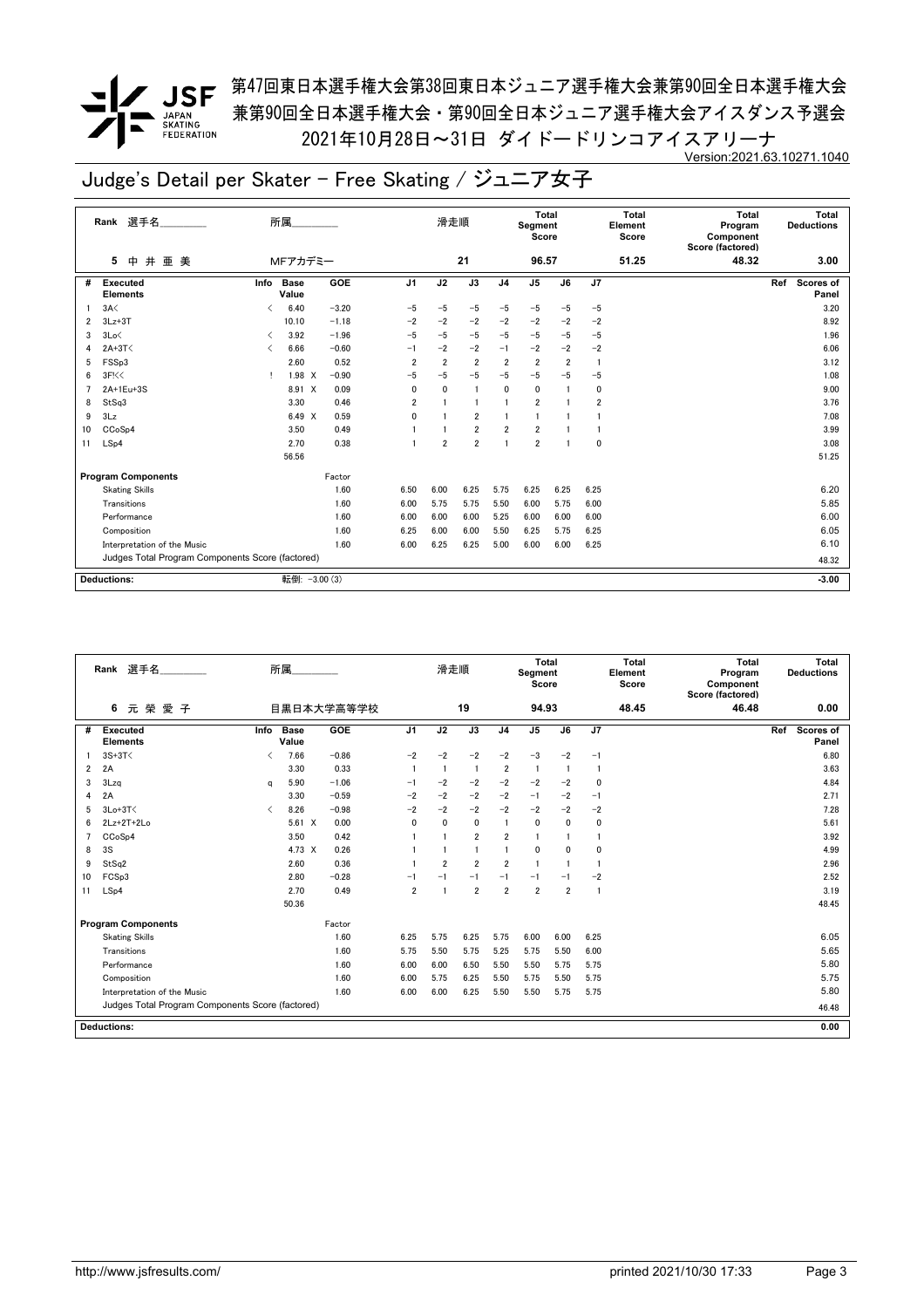**/ JSF** 第<sup>47</sup>回東日本選手権大会第38回東日本ジュニア選手権大会兼第90回全日本選手権大会 兼第90回全日本選手権大会・第90回全日本ジュニア選手権大会アイスダンス予選会 2021年10月28日~31日 ダイドードリンコアイスアリーナ Version:2021.63.10271.1040

|    | Rank 選手名                                         |      | 所属                   |                |                | 滑走順            |                |                | <b>Total</b><br>Segment<br>Score |                |              | Total<br>Element<br>Score | Total<br>Program<br>Component<br>Score (factored) | Total<br><b>Deductions</b>       |
|----|--------------------------------------------------|------|----------------------|----------------|----------------|----------------|----------------|----------------|----------------------------------|----------------|--------------|---------------------------|---------------------------------------------------|----------------------------------|
|    | 野<br>夏 帆<br>7<br>菅                               |      |                      | KOSE新横浜プリンスFSC |                |                | 17             |                | 91.49                            |                |              | 48.73                     | 43.76                                             | 1.00                             |
| #  | <b>Executed</b><br><b>Elements</b>               | Info | <b>Base</b><br>Value | GOE            | J <sub>1</sub> | J2             | J3             | J <sub>4</sub> | J5                               | J6             | J7           |                           |                                                   | Ref<br><b>Scores of</b><br>Panel |
|    | $3Lz!+3Lo$                                       |      | 9.82                 | $-2.95$        | $-5$           | $-5$           | $-5$           | $-5$           | $-5$                             | $-5$           | $-5$         |                           |                                                   | 6.87                             |
| 2  | 3F                                               |      | 5.30                 | 0.11           | $\mathbf{0}$   | 0              | $\mathbf 0$    | 0              | $\mathbf 0$                      |                | 1            |                           |                                                   | 5.41                             |
| 3  | 2A+2T+2Lo                                        |      | 6.30                 | 0.00           | 0              | 0              | 0              | 0              | 0                                | 0              | 0            |                           |                                                   | 6.30                             |
| 4  | FSSp3                                            |      | 2.60                 | 0.36           | 2              | $\overline{2}$ | $\blacksquare$ |                | $\overline{2}$                   |                | 0            |                           |                                                   | 2.96                             |
| 5  | 3S                                               |      | 4.30                 | 0.00           | $\mathbf{0}$   | 0              | $\mathbf 0$    | 0              | $\mathbf 0$                      | $\mathbf{0}$   | 0            |                           |                                                   | 4.30                             |
| 6  | 3Lze                                             | e    | 5.19 X               | $-1.32$        | $-2$           | $-3$           | $-3$           | $-3$           | $-3$                             | $-3$           | $-2$         |                           |                                                   | 3.87                             |
|    | StSa2                                            |      | 2.60                 | 0.36           | $\overline{2}$ | $\overline{2}$ | $\overline{2}$ | $\overline{1}$ | $\mathbf{1}$                     | -1             | 1            |                           |                                                   | 2.96                             |
| 8  | 3 <sub>0</sub>                                   |      | 5.39 X               | $-1.47$        | $-3$           | $-3$           | $-3$           | $-3$           | $-3$                             | $-2$           | $-3$         |                           |                                                   | 3.92                             |
| 9  | $2A+2T$                                          |      | 5.06 X               | 0.00           | 0              | $\mathbf 0$    | $\mathbf 0$    | 0              | $\mathbf{1}$                     | 0              | 0            |                           |                                                   | 5.06                             |
| 10 | CC <sub>o</sub> S <sub>p4</sub>                  |      | 3.50                 | 0.56           |                | $\overline{2}$ | 1              | $\overline{2}$ | $\overline{2}$                   | $\overline{2}$ | 1            |                           |                                                   | 4.06                             |
| 11 | LSp4                                             |      | 2.70                 | 0.32           | $\overline{2}$ |                | 1              | $\mathbf{1}$   | $\overline{2}$                   |                | $\mathbf{1}$ |                           |                                                   | 3.02                             |
|    |                                                  |      | 52.76                |                |                |                |                |                |                                  |                |              |                           |                                                   | 48.73                            |
|    | <b>Program Components</b>                        |      |                      | Factor         |                |                |                |                |                                  |                |              |                           |                                                   |                                  |
|    | <b>Skating Skills</b>                            |      |                      | 1.60           | 5.25           | 5.50           | 5.75           | 5.25           | 5.75                             | 5.75           | 5.75         |                           |                                                   | 5.60                             |
|    | Transitions                                      |      |                      | 1.60           | 5.00           | 5.25           | 5.25           | 5.00           | 5.50                             | 5.25           | 5.25         |                           |                                                   | 5.20                             |
|    | Performance                                      |      |                      | 1.60           | 5.25           | 5.75           | 5.50           | 5.00           | 5.75                             | 5.50           | 5.50         |                           |                                                   | 5.50                             |
|    | Composition                                      |      |                      | 1.60           | 5.50           | 5.50           | 5.50           | 5.25           | 6.00                             | 5.75           | 5.50         |                           |                                                   | 5.55                             |
|    | Interpretation of the Music                      |      |                      | 1.60           | 5.50           | 5.50           | 5.75           | 5.25           | 5.75                             | 5.50           | 5.25         |                           |                                                   | 5.50                             |
|    | Judges Total Program Components Score (factored) |      |                      |                |                |                |                |                |                                  |                |              |                           |                                                   | 43.76                            |
|    | <b>Deductions:</b>                               |      | 転倒: -1.00 (1)        |                |                |                |                |                |                                  |                |              |                           |                                                   | $-1.00$                          |

|                | Rank 選手名                                         | 所属                           |         |                | 滑走順                     |                |                | Total<br>Segment<br>Score |              |                         | <b>Total</b><br>Element<br>Score | <b>Total</b><br>Program<br>Component<br>Score (factored) | <b>Deductions</b> | Total              |
|----------------|--------------------------------------------------|------------------------------|---------|----------------|-------------------------|----------------|----------------|---------------------------|--------------|-------------------------|----------------------------------|----------------------------------------------------------|-------------------|--------------------|
|                | 鈴木なつ<br>8                                        | Mエイトクラブ                      |         |                |                         | 15             |                | 89.26                     |              |                         | 46.46                            | 44.80                                                    |                   | 2.00               |
| #              | Executed<br><b>Elements</b>                      | <b>Base</b><br>Info<br>Value | GOE     | J <sub>1</sub> | J2                      | J3             | J <sub>4</sub> | J <sub>5</sub>            | J6           | J <sub>7</sub>          |                                  |                                                          | Ref               | Scores of<br>Panel |
|                | 3Lz                                              | 5.90                         | $-2.95$ | $-5$           | $-5$                    | $-5$           | $-5$           | $-5$                      | $-5$         | $-5$                    |                                  |                                                          |                   | 2.95               |
| 2              | $3S+3T$                                          | 8.50                         | $-2.15$ | $-5$           | $-5$                    | $-5$           | $-5$           | $-5$                      | $-5$         | $-5$                    |                                  |                                                          |                   | 6.35               |
| 3              | $3Lo+2T$                                         | 6.20                         | 0.29    | $\mathbf{0}$   | $\mathbf 0$             | -1             | $\mathbf{1}$   | $\mathbf 0$               |              | $\mathbf{1}$            |                                  |                                                          |                   | 6.49               |
| 4              | LSp4                                             | 2.70                         | 0.27    |                |                         | 1              | $\overline{2}$ | $\overline{1}$            |              | $\mathbf{1}$            |                                  |                                                          |                   | 2.97               |
| 5              | 2F                                               | 1.80                         | 0.07    |                | $\Omega$                | $\mathbf 0$    | $\overline{2}$ | $\mathbf{0}$              |              | 0                       |                                  |                                                          |                   | 1.87               |
| 6              | $2A+3T$                                          | 8.25 X                       | 0.50    |                |                         |                | $\overline{2}$ |                           |              | $\overline{\mathbf{2}}$ |                                  |                                                          |                   | 8.75               |
| $\overline{7}$ | 2Lo                                              | $1.87 \times$                | 0.00    | $\Omega$       | 0                       | $\mathbf{0}$   | 0              | $\Omega$                  | $\mathbf{0}$ | 0                       |                                  |                                                          |                   | 1.87               |
| 8              | StSq3                                            | 3.30                         | 0.66    | 3              | $\overline{2}$          | $\overline{2}$ | $\overline{2}$ | $\Omega$                  | 2            | $\overline{\mathbf{2}}$ |                                  |                                                          |                   | 3.96               |
| 9              | 2A                                               | $3.63 \times$                | 0.33    |                |                         | 1              | $\overline{2}$ | $\mathbf{0}$              |              | 1                       |                                  |                                                          |                   | 3.96               |
| 10             | FSSp4                                            | 3.00                         | 0.30    |                |                         |                | $\overline{2}$ | $\mathbf{1}$              |              | 1                       |                                  |                                                          |                   | 3.30               |
| 11             | CCoSp4                                           | 3.50                         | 0.49    | 2              | $\overline{\mathbf{2}}$ | $\overline{2}$ | $\overline{2}$ | $\Omega$                  |              | 0                       |                                  |                                                          |                   | 3.99               |
|                |                                                  | 48.65                        |         |                |                         |                |                |                           |              |                         |                                  |                                                          |                   | 46.46              |
|                | <b>Program Components</b>                        |                              | Factor  |                |                         |                |                |                           |              |                         |                                  |                                                          |                   |                    |
|                | <b>Skating Skills</b>                            |                              | 1.60    | 5.75           | 5.50                    | 5.75           | 5.50           | 5.00                      | 5.75         | 5.75                    |                                  |                                                          |                   | 5.65               |
|                | Transitions                                      |                              | 1.60    | 5.50           | 5.00                    | 5.50           | 5.25           | 4.75                      | 5.25         | 5.25                    |                                  |                                                          |                   | 5.25               |
|                | Performance                                      |                              | 1.60    | 5.75           | 5.50                    | 5.75           | 5.50           | 5.00                      | 5.75         | 5.75                    |                                  |                                                          |                   | 5.65               |
|                | Composition                                      |                              | 1.60    | 6.00           | 5.50                    | 5.75           | 5.75           | 5.25                      | 6.00         | 5.50                    |                                  |                                                          |                   | 5.70               |
|                | Interpretation of the Music                      |                              | 1.60    | 6.00           | 5.75                    | 6.00           | 5.50           | 5.25                      | 5.75         | 5.75                    |                                  |                                                          |                   | 5.75               |
|                | Judges Total Program Components Score (factored) |                              |         |                |                         |                |                |                           |              |                         |                                  |                                                          |                   | 44.80              |
|                | <b>Deductions:</b>                               | 転倒: - 2.00 (2)               |         |                |                         |                |                |                           |              |                         |                                  |                                                          |                   | $-2.00$            |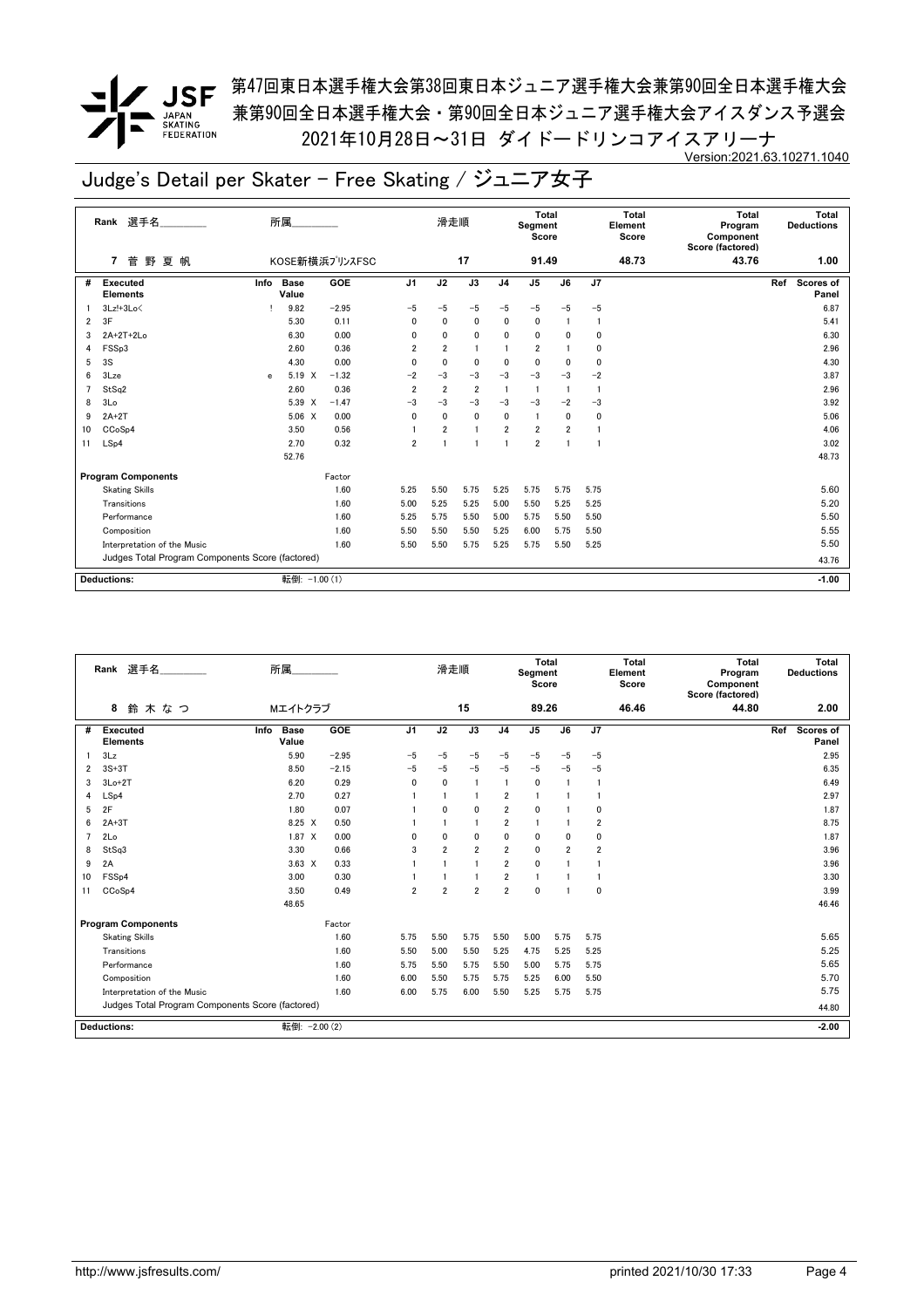**/ JSF** 第<sup>47</sup>回東日本選手権大会第38回東日本ジュニア選手権大会兼第90回全日本選手権大会 兼第90回全日本選手権大会・第90回全日本ジュニア選手権大会アイスダンス予選会 2021年10月28日~31日 ダイドードリンコアイスアリーナ Version:2021.63.10271.1040

|    | Rank 選手名                                         |                               | 所属                   |         |                | 滑走順            |                |                         | <b>Total</b><br>Segment<br>Score |                         |              | Total<br>Element<br>Score | Total<br>Program<br>Component<br>Score (factored) | Total<br><b>Deductions</b>       |
|----|--------------------------------------------------|-------------------------------|----------------------|---------|----------------|----------------|----------------|-------------------------|----------------------------------|-------------------------|--------------|---------------------------|---------------------------------------------------|----------------------------------|
|    | 枝 知香子<br>9<br>Ξ                                  |                               | アクアリンクちばSC           |         |                |                | 16             |                         | 86.06                            |                         |              | 42.98                     | 44.08                                             | 1.00                             |
| #  | <b>Executed</b><br><b>Elements</b>               | Info                          | <b>Base</b><br>Value | GOE     | J <sub>1</sub> | J2             | J3             | J <sub>4</sub>          | J5                               | J6                      | J7           |                           |                                                   | Ref<br><b>Scores of</b><br>Panel |
|    | 3F <sub>5</sub>                                  |                               | 4.24                 | $-2.12$ | $-5$           | $-5$           | $-5$           | $-5$                    | $-5$                             | $-5$                    | $-5$         |                           |                                                   | 2.12                             |
| 2  | $2A+3T<$                                         | ≺                             | 6.66                 | $-0.67$ | $-2$           | $-2$           | $-2$           | $-2$                    | $-2$                             | $-2$                    | $-1$         |                           |                                                   | 5.99                             |
| 3  | 2Lz                                              |                               | 2.10                 | 0.08    | 0              | 0              | $\blacksquare$ | 0                       | $\overline{1}$                   | 0                       | $\mathbf{1}$ |                           |                                                   | 2.18                             |
| 4  | FSSp3                                            |                               | 2.60                 | 0.47    | $\overline{2}$ | $\overline{2}$ | $\overline{2}$ | $\overline{2}$          | $\overline{2}$                   |                         | $\mathbf{1}$ |                           |                                                   | 3.07                             |
| 5  | $3S+2T+2Log$                                     | a                             | 7.30                 | $-0.86$ | $-2$           | $-2$           | $-2$           | $-2$                    | $-2$                             | $-1$                    | $-2$         |                           |                                                   | 6.44                             |
| 6  | CCoSp4                                           |                               | 3.50                 | 0.63    | 0              | 3              | $\overline{2}$ | $\overline{\mathbf{2}}$ | $\overline{2}$                   | $\overline{\mathbf{2}}$ | $\mathbf{1}$ |                           |                                                   | 4.13                             |
|    | 3T<                                              | $\overline{\left( \right. }%$ | $3.70 \times$        | $-0.67$ | $-2$           | $-2$           | $-2$           | $-2$                    | $-2$                             | $-2$                    | $-2$         |                           |                                                   | 3.03                             |
| 8  | 3S                                               |                               | 4.73 X               | 0.17    | 0              | $\mathbf{0}$   | $\overline{1}$ | $\overline{2}$          | $\mathbf{1}$                     | $\mathbf{0}$            | 0            |                           |                                                   | 4.90                             |
| 9  | $2A+2T$                                          |                               | 5.06 X               | 0.20    | 0              | 0              | $\blacksquare$ |                         |                                  |                         | 0            |                           |                                                   | 5.26                             |
| 10 | StSq2                                            |                               | 2.60                 | 0.36    |                | $\overline{2}$ | $\overline{2}$ | $\overline{2}$          |                                  |                         | 0            |                           |                                                   | 2.96                             |
| 11 | FCCoSp2                                          |                               | 2.50                 | 0.40    |                | $\overline{2}$ | $\overline{2}$ | $\overline{2}$          | $\overline{2}$                   |                         | $\mathbf{1}$ |                           |                                                   | 2.90                             |
|    |                                                  |                               | 44.99                |         |                |                |                |                         |                                  |                         |              |                           |                                                   | 42.98                            |
|    | <b>Program Components</b>                        |                               |                      | Factor  |                |                |                |                         |                                  |                         |              |                           |                                                   |                                  |
|    | <b>Skating Skills</b>                            |                               |                      | 1.60    | 5.00           | 5.75           | 5.75           | 5.75                    | 5.50                             | 5.50                    | 5.50         |                           |                                                   | 5.60                             |
|    | Transitions                                      |                               |                      | 1.60    | 4.75           | 5.25           | 5.25           | 5.25                    | 5.50                             | 5.25                    | 5.00         |                           |                                                   | 5.20                             |
|    | Performance                                      |                               |                      | 1.60    | 5.00           | 5.75           | 6.00           | 5.75                    | 5.75                             | 5.75                    | 5.25         |                           |                                                   | 5.65                             |
|    | Composition                                      |                               |                      | 1.60    | 5.25           | 5.50           | 5.75           | 5.50                    | 5.75                             | 5.50                    | 5.25         |                           |                                                   | 5.50                             |
|    | Interpretation of the Music                      |                               |                      | 1.60    | 5.00           | 5.50           | 5.75           | 5.75                    | 5.75                             | 5.75                    | 5.25         |                           |                                                   | 5.60                             |
|    | Judges Total Program Components Score (factored) |                               |                      |         |                |                |                |                         |                                  |                         |              |                           |                                                   | 44.08                            |
|    | <b>Deductions:</b>                               |                               | 転倒: -1.00 (1)        |         |                |                |                |                         |                                  |                         |              |                           |                                                   | $-1.00$                          |

|    | Rank 選手名                                         |                               | 所属                   |         |                | 滑走順            |                |                | Total<br>Segment<br>Score |              |                | <b>Total</b><br>Element<br>Score | <b>Total</b><br>Program<br>Component<br>Score (factored) | Total<br><b>Deductions</b>       |
|----|--------------------------------------------------|-------------------------------|----------------------|---------|----------------|----------------|----------------|----------------|---------------------------|--------------|----------------|----------------------------------|----------------------------------------------------------|----------------------------------|
|    | 邊桜香<br>10<br>田                                   |                               | 星槎国際横浜               |         |                |                | 13             |                | 78.87                     |              |                | 38.03                            | 41.84                                                    | 1.00                             |
| #  | Executed<br><b>Elements</b>                      | Info                          | <b>Base</b><br>Value | GOE     | J <sub>1</sub> | J2             | J3             | J <sub>4</sub> | J <sub>5</sub>            | J6           | J <sub>7</sub> |                                  |                                                          | Ref<br><b>Scores of</b><br>Panel |
|    | 3Lz                                              | $\overline{\left( \right. }%$ | 4.72                 | $-2.36$ | $-5$           | $-5$           | $-5$           | $-5$           | $-5$                      | $-5$         | $-5$           |                                  |                                                          | 2.36                             |
| 2  | $2A+2T$                                          |                               | 4.60                 | 0.07    | $\mathbf{0}$   | $\mathbf{0}$   | $\mathbf{0}$   | $\mathbf{1}$   | $\mathbf 0$               |              | 0              |                                  |                                                          | 4.67                             |
| 3  | 2Lo                                              |                               | 1.70                 | 0.00    | 0              | 0              | 0              | 0              | $\mathbf{0}$              | $\mathbf{0}$ | 0              |                                  |                                                          | 1.70                             |
| 4  | StSq2                                            |                               | 2.60                 | 0.42    | $\overline{2}$ | $\overline{2}$ | $\overline{2}$ | $\overline{2}$ | $\overline{1}$            |              | 1              |                                  |                                                          | 3.02                             |
| 5  | FCSp3                                            |                               | 2.80                 | 0.28    |                |                | 1              |                |                           |              | 0              |                                  |                                                          | 3.08                             |
| 6  | $3T+2T$                                          |                               | 5.50                 | 0.00    | $\mathbf{0}$   | $\mathbf{0}$   | $\mathbf{0}$   | 0              | $\mathbf 0$               | $\mathbf{0}$ | 0              |                                  |                                                          | 5.50                             |
|    | $3S+2Ta*$                                        | $\ast$                        | 4.73 X               | $-0.86$ | $-2$           | $-2$           | $-2$           | $-2$           | $-2$                      | $-1$         | $-2$           |                                  |                                                          | 3.87                             |
| 8  | 2A                                               |                               | $3.63 \times$        | 0.33    |                |                | -1             | $\mathbf{1}$   | $\Omega$                  |              | $\mathbf{1}$   |                                  |                                                          | 3.96                             |
| 9  | 3S+1Eu*+2S*+REP                                  | $\ast$                        | $3.31 \quad X$       | $-0.26$ | 0              | $\mathbf 0$    | 0              | $-1$           | $-2$                      | $-1$         | $-1$           |                                  |                                                          | 3.05                             |
| 10 | CCoSp4                                           |                               | 3.50                 | 0.35    | $\overline{2}$ |                | 1              |                | $\overline{1}$            |              | $\mathbf{1}$   |                                  |                                                          | 3.85                             |
| 11 | LSp4                                             |                               | 2.70                 | 0.27    |                |                | 2              |                | -1                        |              | 1              |                                  |                                                          | 2.97                             |
|    |                                                  |                               | 39.79                |         |                |                |                |                |                           |              |                |                                  |                                                          | 38.03                            |
|    | <b>Program Components</b>                        |                               |                      | Factor  |                |                |                |                |                           |              |                |                                  |                                                          |                                  |
|    | <b>Skating Skills</b>                            |                               |                      | 1.60    | 5.50           | 5.50           | 5.50           | 5.50           | 5.25                      | 5.25         | 5.50           |                                  |                                                          | 5.45                             |
|    | Transitions                                      |                               |                      | 1.60    | 5.00           | 5.00           | 5.00           | 5.00           | 4.75                      | 4.75         | 5.25           |                                  |                                                          | 4.95                             |
|    | Performance                                      |                               |                      | 1.60    | 5.00           | 5.50           | 5.25           | 5.25           | 4.75                      | 5.00         | 5.75           |                                  |                                                          | 5.20                             |
|    | Composition                                      |                               |                      | 1.60    | 5.50           | 5.25           | 5.50           | 5.25           | 5.00                      | 4.75         | 5.50           |                                  |                                                          | 5.30                             |
|    | Interpretation of the Music                      |                               |                      | 1.60    | 5.25           | 5.25           | 5.50           | 5.50           | 5.00                      | 5.00         | 5.25           |                                  |                                                          | 5.25                             |
|    | Judges Total Program Components Score (factored) |                               |                      |         |                |                |                |                |                           |              |                |                                  |                                                          | 41.84                            |
|    | <b>Deductions:</b>                               |                               | 転倒: -1.00 (1)        |         |                |                |                |                |                           |              |                |                                  |                                                          | $-1.00$                          |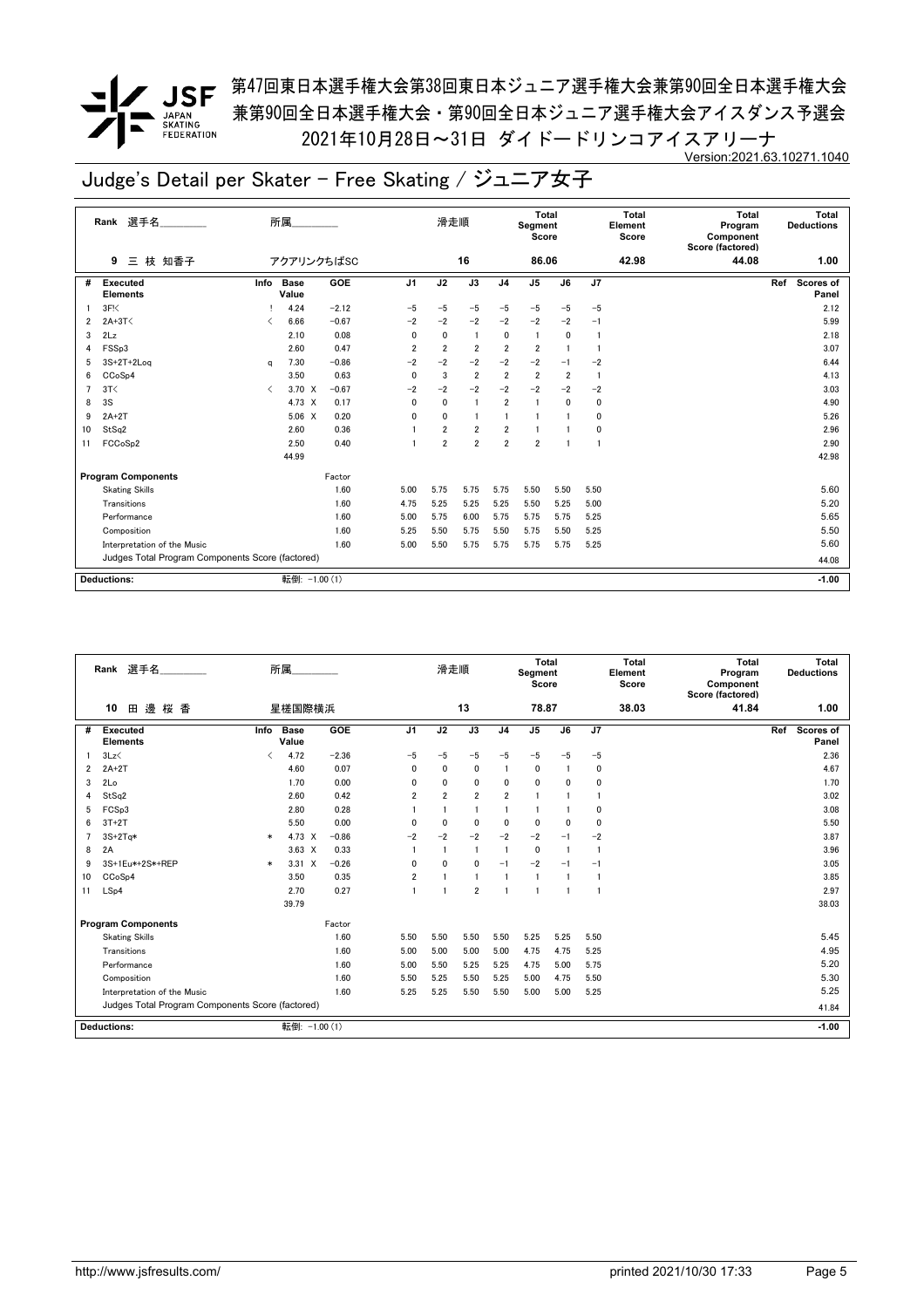# $\blacksquare$ JAPAN<br>SKATING<br>FEDERATION

**/ JSF** 第<sup>47</sup>回東日本選手権大会第38回東日本ジュニア選手権大会兼第90回全日本選手権大会 兼第90回全日本選手権大会・第90回全日本ジュニア選手権大会アイスダンス予選会 2021年10月28日~31日 ダイドードリンコアイスアリーナ Version:2021.63.10271.1040

|    | Rank 選手名                                         |        | 所属                   |                |                | 滑走順          |                 |                | Total<br>Segment<br>Score |                 |              | Total<br>Element<br>Score | <b>Total</b><br>Program<br>Component<br>Score (factored) | Total<br><b>Deductions</b>       |
|----|--------------------------------------------------|--------|----------------------|----------------|----------------|--------------|-----------------|----------------|---------------------------|-----------------|--------------|---------------------------|----------------------------------------------------------|----------------------------------|
|    | 久保山<br>唯<br>11                                   |        |                      | KOSE新横浜プリンスFSC |                |              | 14              |                | 77.76                     |                 |              | 36.96                     | 40.80                                                    | 0.00                             |
| #  | <b>Executed</b><br><b>Elements</b>               | Info   | <b>Base</b><br>Value | GOE            | J <sub>1</sub> | J2           | $\overline{J3}$ | J <sub>4</sub> | J <sub>5</sub>            | $\overline{J6}$ | J7           |                           |                                                          | Ref<br><b>Scores of</b><br>Panel |
|    | 3Lz!q                                            |        | 5.90                 | $-2.83$        | $-4$           | $-5$         | $-5$            | $-5$           | $-5$                      | $-5$            | $-4$         |                           |                                                          | 3.07                             |
| 2  | $3Lz!+T$                                         |        | 5.90                 | $-2.71$        | $-4$           | $-5$         | $-5$            | $-5$           | $-4$                      | $-5$            | $-4$         |                           |                                                          | 3.19                             |
| 3  | 3Log                                             | a      | 4.90                 | $-2.06$        | $-1$           | $-5$         | $-5$            | $-5$           | $-5$                      | $-4$            | $-2$         |                           |                                                          | 2.84                             |
|    | FSSp4                                            |        | 3.00                 | 0.18           |                |              | $\overline{1}$  |                | $\mathbf{0}$              | $\mathbf{0}$    | $\mathbf 0$  |                           |                                                          | 3.18                             |
| 5  | StSq3                                            |        | 3.30                 | 0.13           |                | 0            |                 |                | $\mathbf 0$               | $\mathbf{0}$    | 0            |                           |                                                          | 3.43                             |
| 6  | CC <sub>o</sub> S <sub>p4</sub>                  |        | 3.50                 | 0.07           | 0              | $\mathbf 0$  | -1              |                | $\mathbf 0$               | $\mathbf{0}$    | 0            |                           |                                                          | 3.57                             |
|    | $3F+2T$                                          |        | 6.60                 | $-0.42$        | $\mathbf{0}$   | $\mathbf{0}$ | $-1$            | $-1$           | $-1$                      | $-1$            | $-1$         |                           |                                                          | 6.18                             |
| 8  | 3S<<                                             | <<     | $1.43 \times$        | $-0.52$        | $-4$           | $-4$         | $-3$            | $-4$           | $-4$                      | $-4$            | $-4$         |                           |                                                          | 0.91                             |
| 9  | $2A+2T$                                          |        | 5.06 X               | 0.07           | 0              | $\mathbf 0$  | $\blacksquare$  |                | $\mathbf 0$               | 0               | $\mathbf 0$  |                           |                                                          | 5.13                             |
| 10 | 2A+1Eu*+2S*+REP                                  | $\ast$ | $2.54 \times$        | 0.00           | $\mathbf{0}$   | 0            | $\mathbf{0}$    | $\mathbf 0$    | $\mathbf{0}$              | $\mathbf{0}$    | 0            |                           |                                                          | 2.54                             |
| 11 | LSp4                                             |        | 2.70                 | 0.22           | $\mathbf{0}$   |              | -1              | 0              | $\overline{1}$            |                 | $\mathbf{1}$ |                           |                                                          | 2.92                             |
|    |                                                  |        | 44.83                |                |                |              |                 |                |                           |                 |              |                           |                                                          | 36.96                            |
|    | <b>Program Components</b>                        |        |                      | Factor         |                |              |                 |                |                           |                 |              |                           |                                                          |                                  |
|    | <b>Skating Skills</b>                            |        |                      | 1.60           | 5.50           | 5.25         | 5.25            | 5.25           | 5.25                      | 5.00            | 5.50         |                           |                                                          | 5.30                             |
|    | Transitions                                      |        |                      | 1.60           | 5.25           | 4.75         | 4.75            | 4.75           | 5.00                      | 4.75            | 5.00         |                           |                                                          | 4.85                             |
|    | Performance                                      |        |                      | 1.60           | 5.50           | 5.00         | 5.00            | 4.75           | 4.75                      | 5.00            | 5.25         |                           |                                                          | 5.00                             |
|    | Composition                                      |        |                      | 1.60           | 5.50           | 5.00         | 5.25            | 5.00           | 5.25                      | 5.00            | 5.25         |                           |                                                          | 5.15                             |
|    | Interpretation of the Music                      |        |                      | 1.60           | 5.50           | 5.25         | 5.25            | 4.75           | 5.00                      | 5.25            | 5.25         |                           |                                                          | 5.20                             |
|    | Judges Total Program Components Score (factored) |        |                      |                |                |              |                 |                |                           |                 |              |                           |                                                          | 40.80                            |
|    |                                                  |        |                      |                |                |              |                 |                |                           |                 |              |                           |                                                          |                                  |
|    | <b>Deductions:</b>                               |        |                      |                |                |              |                 |                |                           |                 |              |                           |                                                          | 0.00                             |

|    | 選手名<br>Rank                                      |                          | 所属                   |             |                | 滑走順            |                |                | <b>Total</b><br>Segment<br>Score |              |                | <b>Total</b><br>Element<br>Score | <b>Total</b><br>Program<br>Component<br>Score (factored) | Total<br><b>Deductions</b> |
|----|--------------------------------------------------|--------------------------|----------------------|-------------|----------------|----------------|----------------|----------------|----------------------------------|--------------|----------------|----------------------------------|----------------------------------------------------------|----------------------------|
|    | 佐藤優妃<br>12                                       |                          |                      | 埼玉アイスアリーナFC |                |                | 12             |                | 75.63                            |              |                | 37.39                            | 38.24                                                    | 0.00                       |
| #  | Executed<br><b>Elements</b>                      | Info                     | <b>Base</b><br>Value | GOE         | J <sub>1</sub> | J2             | J3             | J <sub>4</sub> | J <sub>5</sub>                   | J6           | J7             |                                  |                                                          | Ref<br>Scores of<br>Panel  |
|    | $3T+2T$                                          |                          | 5.50                 | $-0.08$     | 0              | $-1$           | $\mathbf 0$    | $\mathbf 0$    | 0                                | 0            | $-1$           |                                  |                                                          | 5.42                       |
| 2  | $3S+2T+2Lo$                                      |                          | 7.30                 | $-0.09$     | 0              | $\mathbf{0}$   | $-1$           | $\mathbf{0}$   | 0                                | 0            | $-1$           |                                  |                                                          | 7.21                       |
| 3  | 2A                                               |                          | 3.30                 | 0.26        | 0              | $\overline{1}$ | $\blacksquare$ | $\mathbf{1}$   | 1                                |              | 0              |                                  |                                                          | 3.56                       |
| 4  | FSSp4                                            |                          | 3.00                 | 0.24        |                |                |                |                | $\mathbf{1}$                     | 0            | 0              |                                  |                                                          | 3.24                       |
| 5  | 3T<<                                             | <<                       | 1.30                 | $-0.65$     | $-5$           | $-5$           | $-5$           | $-5$           | $-5$                             | $-5$         | $-4$           |                                  |                                                          | 0.65                       |
| 6  | 3S<                                              | $\overline{\phantom{a}}$ | 3.44                 | $-1.38$     | $-3$           | $-5$           | $-4$           | $-5$           | $-3$                             | $-5$         | $-3$           |                                  |                                                          | 2.06                       |
| 7  | LSp3                                             |                          | 2.40                 | 0.19        | $\mathbf{0}$   | -1             | -1             | -1             | 1                                | $\mathbf{1}$ | 0              |                                  |                                                          | 2.59                       |
| 8  | StSq2                                            |                          | 2.60                 | 0.16        |                |                | -1             | $\mathbf{1}$   | 0                                | 0            | 0              |                                  |                                                          | 2.76                       |
| 9  | 2Lz!                                             | Ţ.                       | $2.31 \t X$          | $-0.25$     | $-1$           | $-1$           | $-2$           | $-1$           | 0                                | $-1$         | $-2$           |                                  |                                                          | 2.06                       |
| 10 | 2Lo+2A+SEQ                                       |                          | 4.40 X               | 0.20        | $\mathbf{0}$   | $\mathbf{0}$   | $\mathbf{0}$   | -1             | 1                                | $\mathbf{1}$ | $\overline{1}$ |                                  |                                                          | 4.60                       |
| 11 | CCoSp3                                           |                          | 3.00                 | 0.24        |                | $\overline{2}$ | 1              | -1             |                                  | 0            | 0              |                                  |                                                          | 3.24                       |
|    |                                                  |                          | 38.55                |             |                |                |                |                |                                  |              |                |                                  |                                                          | 37.39                      |
|    | <b>Program Components</b>                        |                          |                      | Factor      |                |                |                |                |                                  |              |                |                                  |                                                          |                            |
|    | <b>Skating Skills</b>                            |                          |                      | 1.60        | 5.00           | 5.25           | 5.00           | 5.00           | 5.00                             | 5.00         | 4.50           |                                  |                                                          | 5.00                       |
|    | Transitions                                      |                          |                      | 1.60        | 4.75           | 4.75           | 4.50           | 4.50           | 4.50                             | 4.50         | 4.00           |                                  |                                                          | 4.55                       |
|    | Performance                                      |                          |                      | 1.60        | 5.00           | 5.25           | 4.75           | 4.75           | 4.75                             | 4.75         | 4.25           |                                  |                                                          | 4.80                       |
|    | Composition                                      |                          |                      | 1.60        | 5.25           | 5.00           | 4.50           | 4.75           | 4.75                             | 4.50         | 4.00           |                                  |                                                          | 4.70                       |
|    | Interpretation of the Music                      |                          |                      | 1.60        | 5.25           | 5.00           | 4.75           | 5.00           | 4.75                             | 4.75         | 4.25           |                                  |                                                          | 4.85                       |
|    | Judges Total Program Components Score (factored) |                          |                      |             |                |                |                |                |                                  |              |                |                                  |                                                          | 38.24                      |
|    | <b>Deductions:</b>                               |                          |                      |             |                |                |                |                |                                  |              |                |                                  |                                                          | 0.00                       |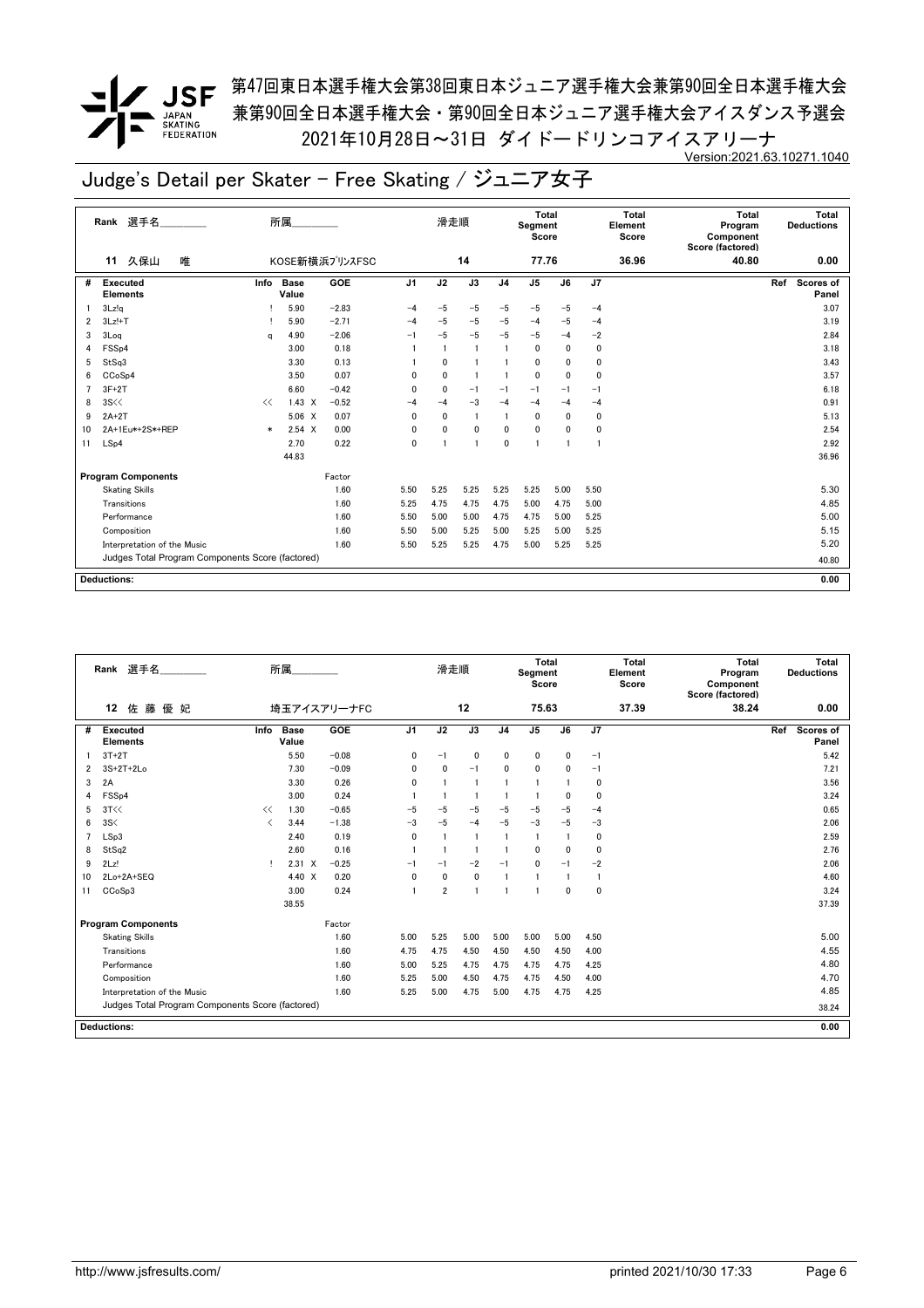**/ JSF** 第<sup>47</sup>回東日本選手権大会第38回東日本ジュニア選手権大会兼第90回全日本選手権大会 兼第90回全日本選手権大会・第90回全日本ジュニア選手権大会アイスダンス予選会 2021年10月28日~31日 ダイドードリンコアイスアリーナ Version:2021.63.10271.1040

|    | Rank 選手名                                         |          | 所属                   |         |                | 滑走順            |                |                | Total<br>Segment<br>Score |                |             | Total<br>Element<br>Score | Total<br>Program<br>Component<br>Score (factored) | Total<br><b>Deductions</b>       |
|----|--------------------------------------------------|----------|----------------------|---------|----------------|----------------|----------------|----------------|---------------------------|----------------|-------------|---------------------------|---------------------------------------------------|----------------------------------|
|    | 穂積乃愛<br>13                                       |          | 駒場学園高校               |         |                |                | 18             |                | 72.93                     |                |             | 30.09                     | 45.84                                             | 3.00                             |
| #  | <b>Executed</b><br><b>Elements</b>               | Info     | <b>Base</b><br>Value | GOE     | J <sub>1</sub> | J2             | J3             | J <sub>4</sub> | $\overline{J5}$           | J6             | J7          |                           |                                                   | Ref<br><b>Scores of</b><br>Panel |
|    | 3Log                                             | $\alpha$ | 4.90                 | $-0.98$ | $-2$           | $-2$           | $-2$           | $-2$           | $-2$                      | $-2$           | $-2$        |                           |                                                   | 3.92                             |
| 2  | 2F                                               |          | 1.80                 | 0.00    | $\mathbf{0}$   | $\mathbf 0$    | $\mathbf 0$    | $\mathbf 0$    | -1                        | $\mathbf{0}$   | $\mathbf 0$ |                           |                                                   | 1.80                             |
| 3  | $3Lz$ !                                          |          | 4.72                 | $-2.36$ | $-5$           | $-5$           | $-5$           | $-5$           | $-5$                      | $-5$           | $-5$        |                           |                                                   | 2.36                             |
| 4  | FSSp3                                            |          | 2.60                 | 0.36    | $\overline{2}$ | $\overline{1}$ | $\overline{1}$ | $\overline{2}$ | $\overline{2}$            | $\mathbf{1}$   | 0           |                           |                                                   | 2.96                             |
| 5  | StSq1                                            |          | 1.80                 | 0.40    | 3              | $\overline{2}$ | $\overline{2}$ | 3              |                           | $\overline{2}$ | 2           |                           |                                                   | 2.20                             |
| 6  | $3Sq+2T$                                         | a        | 5.60                 | $-0.86$ | $-1$           | $-2$           | $-2$           | $-2$           | $-2$                      | $-2$           | $-2$        |                           |                                                   | 4.74                             |
|    | LSp4                                             |          | 2.70                 | 0.38    | $\overline{2}$ | $\overline{1}$ | $\overline{1}$ | 3              | $\overline{2}$            | -1             | -1          |                           |                                                   | 3.08                             |
| 8  | 3S<                                              | ≺        | 3.78 X               | $-1.72$ | $-5$           | -5             | $-5$           | $-5$           | $-5$                      | $-5$           | $-5$        |                           |                                                   | 2.06                             |
| 9  | 3Lo<+REP                                         | ✓        | $3.01 \quad X$       | $-1.73$ | $-3$           | $-5$           | $-4$           | $-5$           | $-5$                      | $-4$           | $-4$        |                           |                                                   | 1.28                             |
| 10 | 2Aq                                              | a        | $3.63 \times$        | $-1.65$ | $-5$           | $-5$           | $-5$           | $-5$           | $-5$                      | $-5$           | $-5$        |                           |                                                   | 1.98                             |
| 11 | CCoSp4                                           |          | 3.50                 | 0.21    |                | $\mathbf 0$    | $\overline{1}$ | $\mathbf{1}$   | $-1$                      | 0              | -1          |                           |                                                   | 3.71                             |
|    |                                                  |          | 38.04                |         |                |                |                |                |                           |                |             |                           |                                                   | 30.09                            |
|    | <b>Program Components</b>                        |          |                      | Factor  |                |                |                |                |                           |                |             |                           |                                                   |                                  |
|    | <b>Skating Skills</b>                            |          |                      | 1.60    | 6.00           | 5.75           | 6.00           | 5.50           | 5.50                      | 5.75           | 6.00        |                           |                                                   | 5.80                             |
|    | Transitions                                      |          |                      | 1.60    | 5.50           | 5.50           | 5.50           | 5.00           | 5.25                      | 5.25           | 5.75        |                           |                                                   | 5.40                             |
|    | Performance                                      |          |                      | 1.60    | 5.75           | 5.50           | 5.75           | 5.75           | 5.00                      | 5.75           | 6.00        |                           |                                                   | 5.70                             |
|    | Composition                                      |          |                      | 1.60    | 6.25           | 5.75           | 6.25           | 5.50           | 5.50                      | 5.50           | 6.25        |                           |                                                   | 5.85                             |
|    | Interpretation of the Music                      |          |                      | 1.60    | 6.00           | 5.75           | 6.25           | 5.75           | 5.25                      | 5.75           | 6.25        |                           |                                                   | 5.90                             |
|    | Judges Total Program Components Score (factored) |          |                      |         |                |                |                |                |                           |                |             |                           |                                                   | 45.84                            |
|    |                                                  |          |                      |         |                |                |                |                |                           |                |             |                           |                                                   |                                  |
|    | <b>Deductions:</b>                               |          | 転倒: - 3.00 (3)       |         |                |                |                |                |                           |                |             |                           |                                                   | $-3.00$                          |

|    | 選手名<br>Rank                                      |                                          | 所属                   |         |                | 滑走順            |                |                         | Total<br>Segment<br>Score |                |                | <b>Total</b><br>Element<br>Score | <b>Total</b><br>Program<br>Component<br>Score (factored) |     | Total<br><b>Deductions</b> |
|----|--------------------------------------------------|------------------------------------------|----------------------|---------|----------------|----------------|----------------|-------------------------|---------------------------|----------------|----------------|----------------------------------|----------------------------------------------------------|-----|----------------------------|
|    | 新井美海<br>14                                       |                                          | 明治神宮外苑FSC            |         |                |                | 1              |                         | 71.23                     |                |                | 37.19                            | 35.04                                                    |     | 1.00                       |
| #  | <b>Executed</b><br><b>Elements</b>               | Info                                     | <b>Base</b><br>Value | GOE     | J <sub>1</sub> | J2             | J3             | J <sub>4</sub>          | J <sub>5</sub>            | J6             | J <sub>7</sub> |                                  |                                                          | Ref | Scores of<br>Panel         |
|    | $3Lzq+2T$                                        | $\alpha$                                 | 7.20                 | $-1.18$ | $-2$           | $-2$           | $-2$           | $-2$                    | $-2$                      | $-2$           | $-2$           |                                  |                                                          |     | 6.02                       |
| 2  | 3Fe<                                             | e                                        | 3.18                 | $-1.46$ | $-3$           | $-4$           | $-5$           | $-5$                    | $-5$                      | $-5$           | $-4$           |                                  |                                                          |     | 1.72                       |
| 3  | 3Lo<<                                            | <<                                       | 1.70                 | $-0.85$ | $-5$           | $-5$           | $-5$           | $-5$                    | $-5$                      | $-5$           | $-5$           |                                  |                                                          |     | 0.85                       |
| 4  | 2A                                               |                                          | 3.30                 | $-0.13$ | 0              | $\mathbf{0}$   | $-1$           | $-1$                    | 0                         | $\Omega$       | $-1$           |                                  |                                                          |     | 3.17                       |
| 5  | LSp4                                             |                                          | 2.70                 | 0.49    |                | $\overline{2}$ | $\overline{2}$ | $\overline{2}$          | $\overline{2}$            |                | $\overline{2}$ |                                  |                                                          |     | 3.19                       |
| 6  | $3T<+2T$                                         | $\overline{\left\langle \right\rangle }$ | $5.13 \times$        | $-0.74$ | $-2$           | $-2$           | $-3$           | $-2$                    | $-3$                      | $-2$           | $-2$           |                                  |                                                          |     | 4.39                       |
| 7  | 3S<                                              | $\overline{\left( \right. }%$            | 3.78 X               | $-0.83$ | $-2$           | $-2$           | $-3$           | $-3$                    | $-3$                      | $-2$           | $-2$           |                                  |                                                          |     | 2.95                       |
| 8  | FSS <sub>p2</sub>                                |                                          | 2.30                 | 0.05    | 0              | $\mathbf{0}$   | -1             | $\overline{\mathbf{1}}$ | $\mathbf{0}$              | $\Omega$       | 0              |                                  |                                                          |     | 2.35                       |
| 9  | StSq2                                            |                                          | 2.60                 | 0.21    |                |                | 1              |                         | 0                         |                | 0              |                                  |                                                          |     | 2.81                       |
| 10 | 2A+1Eu+2S                                        |                                          | $5.61 \t X$          | 0.00    | 0              | $\Omega$       | $\Omega$       | $\mathbf{0}$            | $\mathbf{0}$              | $\Omega$       | 0              |                                  |                                                          |     | 5.61                       |
| 11 | CCoSp4                                           |                                          | 3.50                 | 0.63    | $\overline{2}$ | $\overline{2}$ | $\overline{2}$ | $\overline{2}$          | $\overline{2}$            | $\overline{1}$ |                |                                  |                                                          |     | 4.13                       |
|    |                                                  |                                          | 41.00                |         |                |                |                |                         |                           |                |                |                                  |                                                          |     | 37.19                      |
|    | <b>Program Components</b>                        |                                          |                      | Factor  |                |                |                |                         |                           |                |                |                                  |                                                          |     |                            |
|    | <b>Skating Skills</b>                            |                                          |                      | 1.60    | 4.50           | 4.50           | 4.50           | 4.75                    | 4.75                      | 4.75           | 4.50           |                                  |                                                          |     | 4.60                       |
|    | Transitions                                      |                                          |                      | 1.60    | 4.25           | 4.00           | 4.00           | 4.50                    | 4.00                      | 4.25           | 4.00           |                                  |                                                          |     | 4.10                       |
|    | Performance                                      |                                          |                      | 1.60    | 4.25           | 4.50           | 4.25           | 4.75                    | 4.00                      | 4.50           | 4.25           |                                  |                                                          |     | 4.35                       |
|    | Composition                                      |                                          |                      | 1.60    | 4.50           | 4.25           | 4.50           | 4.50                    | 4.50                      | 4.25           | 4.50           |                                  |                                                          |     | 4.45                       |
|    | Interpretation of the Music                      |                                          |                      | 1.60    | 4.25           | 4.50           | 4.50           | 4.75                    | 4.25                      | 4.50           | 4.25           |                                  |                                                          |     | 4.40                       |
|    | Judges Total Program Components Score (factored) |                                          |                      |         |                |                |                |                         |                           |                |                |                                  |                                                          |     | 35.04                      |
|    | <b>Deductions:</b>                               |                                          | 転倒: -1.00 (1)        |         |                |                |                |                         |                           |                |                |                                  |                                                          |     | $-1.00$                    |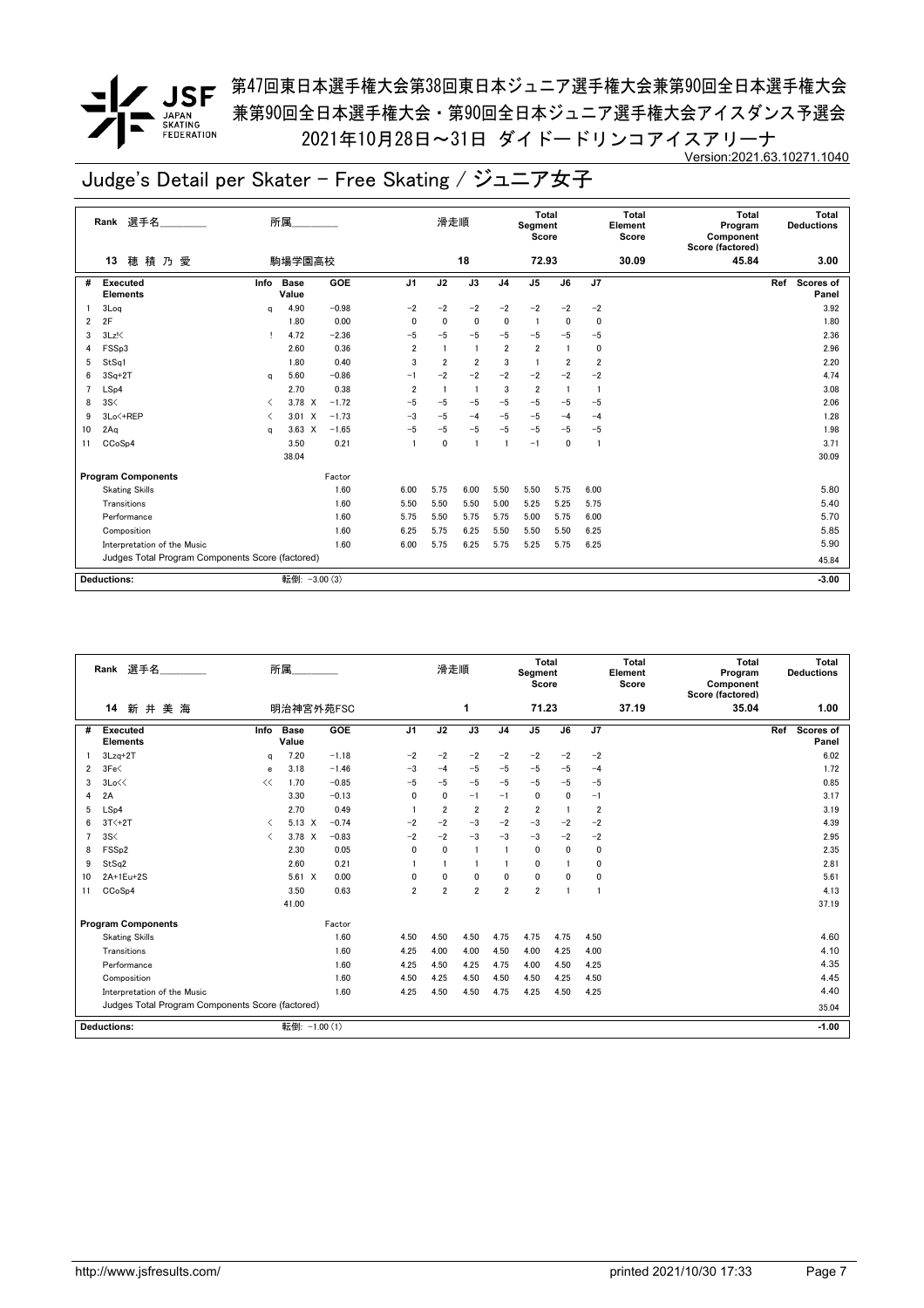<u>●</u> <br>● JSF <sup>第47回東日本選手権大会第38回東日本ジュニア選手権大会兼第90回全日本選手権大会</sup> 兼第90回全日本選手権大会・第90回全日本ジュニア選手権大会アイスダンス予選会 2021年10月28日~31日 ダイドードリンコアイスアリーナ Version:2021.63.10271.1040

|    | Rank 選手名                                         |      | 所属                   |           |                | 滑走順          |                |                | Total<br>Segment<br>Score |              |      | <b>Total</b><br>Element<br>Score | <b>Total</b><br>Program<br>Component<br>Score (factored) | Total<br><b>Deductions</b>       |
|----|--------------------------------------------------|------|----------------------|-----------|----------------|--------------|----------------|----------------|---------------------------|--------------|------|----------------------------------|----------------------------------------------------------|----------------------------------|
|    | 髙橋<br>舞<br>15                                    |      |                      | 横浜創英スケート部 |                |              | 5              |                | 70.42                     |              |      | 35.66                            | 35.76                                                    | 1.00                             |
| #  | <b>Executed</b><br><b>Elements</b>               | Info | <b>Base</b><br>Value | GOE       | J <sub>1</sub> | J2           | J3             | J <sub>4</sub> | J5                        | J6           | J7   |                                  |                                                          | <b>Scores of</b><br>Ref<br>Panel |
|    | 3Lo<                                             |      | 3.92                 | $-1.96$   | $-5$           | $-5$         | $-5$           | $-5$           | $-5$                      | $-5$         | $-5$ |                                  |                                                          | 1.96                             |
| 2  | 3T<                                              |      | 3.36                 | $-0.94$   | $-2$           | $-3$         | $-3$           | $-3$           | $-3$                      | $-3$         | $-2$ |                                  |                                                          | 2.42                             |
| 3  | 3Sq                                              | q    | 4.30                 | $-0.86$   | $-2$           | $-2$         | $-2$           | $-2$           | $-2$                      | $-2$         | $-2$ |                                  |                                                          | 3.44                             |
| 4  | $3$ Loq $+2$ T                                   | a    | 6.20                 | $-0.98$   | $-2$           | $-2$         | $-2$           | $-2$           | $-2$                      | $-2$         | $-1$ |                                  |                                                          | 5.22                             |
| 5  | FSSp3                                            |      | 2.60                 | 0.21      |                | $\mathbf{0}$ | $\blacksquare$ | $\mathbf{1}$   | -1                        |              | 0    |                                  |                                                          | 2.81                             |
| 6  | 2A                                               |      | 3.30                 | 0.00      | $\mathbf{0}$   | 0            | $\mathbf{0}$   | 0              | $\mathbf 0$               | $\mathbf{0}$ | 0    |                                  |                                                          | 3.30                             |
|    | StSa2                                            |      | 2.60                 | 0.10      |                |              | $\mathbf{0}$   |                | $\mathbf{0}$              | $\mathbf{0}$ | 0    |                                  |                                                          | 2.70                             |
| 8  | LSp2                                             |      | 1.90                 | 0.08      | 0              | $\mathbf{0}$ | -1             | 0              | $\mathbf{1}$              | $\mathbf{0}$ | -1   |                                  |                                                          | 1.98                             |
| 9  | $3Tq+2T$                                         | a    | $6.05 \quad X$       | $-0.84$   | $-2$           | $-2$         | $-2$           | $-2$           | $-2$                      | $-2$         | $-2$ |                                  |                                                          | 5.21                             |
| 10 | 2A+1Eu<<+2S<                                     | <<   | 4.77 X               | $-1.65$   | $-5$           | $-5$         | $-5$           | $-5$           | $-5$                      | $-5$         | $-5$ |                                  |                                                          | 3.12                             |
| 11 | CCoSp4                                           |      | 3.50                 | 0.00      | $\mathbf{0}$   | $\mathbf{0}$ | $\overline{1}$ | $\mathbf{0}$   | $\Omega$                  | $\mathbf{0}$ | 0    |                                  |                                                          | 3.50                             |
|    |                                                  |      | 42.50                |           |                |              |                |                |                           |              |      |                                  |                                                          | 35.66                            |
|    | <b>Program Components</b>                        |      |                      | Factor    |                |              |                |                |                           |              |      |                                  |                                                          |                                  |
|    | <b>Skating Skills</b>                            |      |                      | 1.60      | 4.75           | 4.75         | 4.50           | 5.00           | 5.00                      | 4.75         | 4.50 |                                  |                                                          | 4.75                             |
|    | Transitions                                      |      |                      | 1.60      | 4.50           | 4.25         | 4.25           | 4.00           | 4.25                      | 4.25         | 4.00 |                                  |                                                          | 4.20                             |
|    | Performance                                      |      |                      | 1.60      | 4.50           | 4.50         | 4.50           | 4.50           | 4.25                      | 4.50         | 3.75 |                                  |                                                          | 4.45                             |
|    | Composition                                      |      |                      | 1.60      | 4.75           | 4.50         | 4.75           | 4.75           | 4.50                      | 4.00         | 4.25 |                                  |                                                          | 4.55                             |
|    | Interpretation of the Music                      |      |                      | 1.60      | 4.75           | 4.75         | 4.50           | 4.50           | 4.00                      | 4.25         | 4.00 |                                  |                                                          | 4.40                             |
|    | Judges Total Program Components Score (factored) |      |                      |           |                |              |                |                |                           |              |      |                                  |                                                          | 35.76                            |
|    |                                                  |      |                      |           |                |              |                |                |                           |              |      |                                  |                                                          |                                  |
|    | <b>Deductions:</b>                               |      | 転倒: -1.00 (1)        |           |                |              |                |                |                           |              |      |                                  |                                                          | $-1.00$                          |

|    | Rank 選手名                                         |      | 所属                   |         |                | 滑走順            |                |                | Total<br>Segment<br>Score |                |                | <b>Total</b><br>Element<br>Score | <b>Total</b><br>Program<br>Component<br>Score (factored) | <b>Deductions</b>       | Total   |
|----|--------------------------------------------------|------|----------------------|---------|----------------|----------------|----------------|----------------|---------------------------|----------------|----------------|----------------------------------|----------------------------------------------------------|-------------------------|---------|
|    | 井瀧梨杏<br>16                                       |      | 西武東伏見FSC             |         |                |                | 7              |                | 68.94                     |                |                | 33.62                            | 36.32                                                    |                         | 1.00    |
| #  | Executed<br><b>Elements</b>                      | Info | <b>Base</b><br>Value | GOE     | J <sub>1</sub> | J2             | J3             | J <sub>4</sub> | J <sub>5</sub>            | J6             | J <sub>7</sub> |                                  |                                                          | Ref<br><b>Scores of</b> | Panel   |
|    | 3T                                               |      | 4.20                 | $-2.10$ | $-5$           | $-5$           | $-5$           | $-5$           | $-5$                      | $-5$           | $-4$           |                                  |                                                          |                         | 2.10    |
| 2  | $3S+2T$                                          |      | 5.60                 | 0.00    | $\mathbf{0}$   | $\mathbf{0}$   | $\mathbf{0}$   | $\mathbf{0}$   | $-1$                      | $\mathbf{0}$   | 0              |                                  |                                                          |                         | 5.60    |
| 3  | 2A                                               |      | 3.30                 | 0.13    | $\mathbf{0}$   |                |                |                | $\mathbf 0$               | $\mathbf{0}$   | 0              |                                  |                                                          |                         | 3.43    |
| 4  | 3Sq                                              | a    | 4.30                 | $-1.29$ | $-3$           | $-3$           | $-3$           | $-3$           | $-2$                      | $-3$           | $-3$           |                                  |                                                          |                         | 3.01    |
| 5  | FSS <sub>p4</sub>                                |      | 3.00                 | 0.24    |                |                | $\blacksquare$ | $\overline{2}$ | $\mathbf{1}$              | $\mathbf{0}$   | 0              |                                  |                                                          |                         | 3.24    |
| 6  | 2Lo                                              |      | 1.70                 | 0.00    | $\mathbf{0}$   | $\mathbf{0}$   | $\mathbf{0}$   | $\mathbf{0}$   | $\mathbf 0$               | $\mathbf{0}$   | 0              |                                  |                                                          |                         | 1.70    |
|    | 1Lo+2A <+SEQ                                     | ≺    | $2.76 \times$        | $-1.22$ | $-4$           | $-5$           | $-5$           | $-5$           | $-5$                      | $-4$           | $-4$           |                                  |                                                          |                         | 1.54    |
| 8  | $2Fe+2T$                                         | e    | $3.01 \quad X$       | $-0.40$ | $-2$           | $-3$           | $-3$           | $-3$           | $-3$                      | $-2$           | $-3$           |                                  |                                                          |                         | 2.61    |
| 9  | StSq2                                            |      | 2.60                 | 0.16    |                |                | -1             |                | $\mathbf 0$               | 0              | 0              |                                  |                                                          |                         | 2.76    |
| 10 | LSp4                                             |      | 2.70                 | 0.59    | $\overline{2}$ | $\overline{2}$ | $\overline{2}$ | 3              | 3                         | $\overline{2}$ | 1              |                                  |                                                          |                         | 3.29    |
| 11 | CCoSp4                                           |      | 3.50                 | 0.84    | 2              | 3              | 2              | 3              | 3                         | $\overline{2}$ | 1              |                                  |                                                          |                         | 4.34    |
|    |                                                  |      | 36.67                |         |                |                |                |                |                           |                |                |                                  |                                                          |                         | 33.62   |
|    | <b>Program Components</b>                        |      |                      | Factor  |                |                |                |                |                           |                |                |                                  |                                                          |                         |         |
|    | <b>Skating Skills</b>                            |      |                      | 1.60    | 4.50           | 4.50           | 4.75           | 4.75           | 4.50                      | 4.75           | 4.75           |                                  |                                                          |                         | 4.65    |
|    | Transitions                                      |      |                      | 1.60    | 4.25           | 4.25           | 4.25           | 4.50           | 3.75                      | 4.25           | 4.25           |                                  |                                                          |                         | 4.25    |
|    | Performance                                      |      |                      | 1.60    | 4.50           | 4.75           | 4.50           | 4.75           | 4.25                      | 4.50           | 4.50           |                                  |                                                          |                         | 4.55    |
|    | Composition                                      |      |                      | 1.60    | 4.75           | 4.50           | 4.75           | 4.50           | 4.50                      | 4.25           | 4.50           |                                  |                                                          |                         | 4.55    |
|    | Interpretation of the Music                      |      |                      | 1.60    | 4.75           | 4.75           | 5.00           | 4.75           | 4.75                      | 4.50           | 4.25           |                                  |                                                          |                         | 4.70    |
|    | Judges Total Program Components Score (factored) |      |                      |         |                |                |                |                |                           |                |                |                                  |                                                          |                         | 36.32   |
|    | <b>Deductions:</b>                               |      | 転倒: -1.00 (1)        |         |                |                |                |                |                           |                |                |                                  |                                                          |                         | $-1.00$ |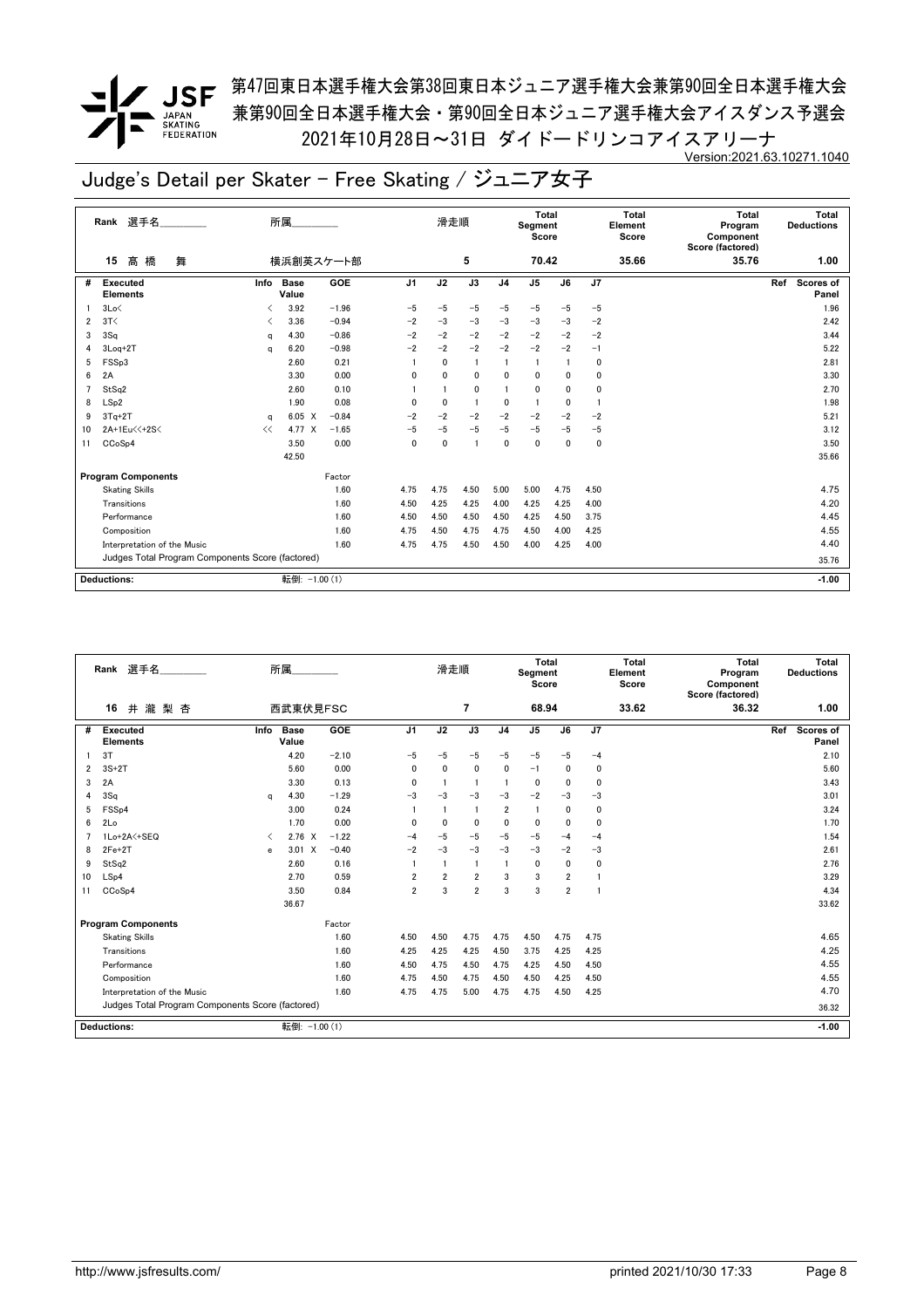*▼* JSF <sup>第47回東日本選手権大会第38回東日本ジュニア選手権大会兼第90回全日本選手権大会</sup> 兼第90回全日本選手権大会・第90回全日本ジュニア選手権大会アイスダンス予選会 2021年10月28日~31日 ダイドードリンコアイスアリーナ Version:2021.63.10271.1040

|    | Rank 選手名                                         |        | 所属                   |         |                          | 滑走順                      |                          |                | Total<br>Segment<br>Score |      |                          | Total<br>Element<br>Score | <b>Total</b><br>Program<br>Component<br>Score (factored) | Total<br><b>Deductions</b> |
|----|--------------------------------------------------|--------|----------------------|---------|--------------------------|--------------------------|--------------------------|----------------|---------------------------|------|--------------------------|---------------------------|----------------------------------------------------------|----------------------------|
|    | 長 岡<br>柚 奈<br>17                                 |        | 藤女子                  |         |                          |                          | 10                       |                | 68.78                     |      |                          | 31.78                     | 38.00                                                    | 1.00                       |
| #  | Executed<br><b>Elements</b>                      | Info   | <b>Base</b><br>Value | GOE     | J <sub>1</sub>           | J2                       | $\overline{J3}$          | J <sub>4</sub> | J <sub>5</sub>            | J6   | J7                       |                           |                                                          | Scores of<br>Ref<br>Panel  |
|    | 3Lz                                              | ✓      | 4.72                 | $-1.04$ | $-1$                     | $-2$                     | $-3$                     | $-2$           | $-3$                      | $-2$ | $-2$                     |                           |                                                          | 3.68                       |
| 2  | 3S                                               |        | 4.30                 | $-2.15$ | $-5$                     | $-5$                     | $-5$                     | $-5$           | $-5$                      | $-5$ | $-5$                     |                           |                                                          | 2.15                       |
| 3  | 2A                                               |        | 3.30                 | 0.26    |                          | $\overline{1}$           | $\overline{1}$           | $\overline{2}$ | $\overline{1}$            | 0    | 0                        |                           |                                                          | 3.56                       |
|    | $3T+2T$                                          |        | 5.50                 | $-1.18$ | $-3$                     | $-3$                     | $-2$                     | $-3$           | $-3$                      | $-2$ | $-3$                     |                           |                                                          | 4.32                       |
| 5  | CCoSp4                                           |        | 3.50                 | 0.14    | 0                        | 0                        | $\overline{1}$           | -1             | -1                        | 0    | $\mathbf 0$              |                           |                                                          | 3.64                       |
| 6  | 2Lo                                              |        | $1.87 \t X$          | $-0.51$ | $-3$                     | $-5$                     | $-3$                     | $-3$           | $-3$                      | $-2$ | $-3$                     |                           |                                                          | 1.36                       |
|    | 3S+2T+1Lo<                                       | ≺      | 6.60 X               | $-1.63$ | $-4$                     | $-4$                     | $-3$                     | $-4$           | $-4$                      | $-4$ | $-3$                     |                           |                                                          | 4.97                       |
| 8  | StSq2                                            |        | 2.60                 | 0.10    | $\overline{1}$           | $\mathbf{0}$             | $\overline{1}$           |                | $\mathbf{0}$              | 0    | 0                        |                           |                                                          | 2.70                       |
| 9  | $2T*$                                            | $\ast$ | 0.00 X               | 0.00    | $\overline{\phantom{0}}$ | $\overline{\phantom{0}}$ | $\overline{\phantom{0}}$ |                | $\overline{\phantom{0}}$  |      | $\overline{\phantom{0}}$ |                           |                                                          | 0.00                       |
| 10 | LSp3                                             |        | 2.40                 | 0.00    | $\mathbf 0$              | $\mathbf 0$              | $\mathbf 0$              | 0              | $\mathbf{1}$              | 0    | $\mathbf 0$              |                           |                                                          | 2.40                       |
| 11 | FSS <sub>p4</sub>                                |        | 3.00                 | 0.00    | $\mathbf 0$              | $\mathbf{0}$             | $\overline{1}$           | $\mathbf{0}$   | $\mathbf{0}$              | 0    | $\mathbf 0$              |                           |                                                          | 3.00                       |
|    |                                                  |        | 37.79                |         |                          |                          |                          |                |                           |      |                          |                           |                                                          | 31.78                      |
|    | <b>Program Components</b>                        |        |                      | Factor  |                          |                          |                          |                |                           |      |                          |                           |                                                          |                            |
|    | <b>Skating Skills</b>                            |        |                      | 1.60    | 5.25                     | 5.00                     | 5.00                     | 5.25           | 5.75                      | 5.00 | 4.75                     |                           |                                                          | 5.10                       |
|    | Transitions                                      |        |                      | 1.60    | 4.75                     | 4.00                     | 4.50                     | 4.75           | 5.50                      | 4.50 | 4.25                     |                           |                                                          | 4.55                       |
|    | Performance                                      |        |                      | 1.60    | 4.50                     | 4.25                     | 4.75                     | 4.75           | 4.75                      | 4.75 | 4.25                     |                           |                                                          | 4.60                       |
|    | Composition                                      |        |                      | 1.60    | 5.00                     | 4.25                     | 5.25                     | 5.00           | 5.25                      | 4.25 | 4.50                     |                           |                                                          | 4.80                       |
|    | Interpretation of the Music                      |        |                      | 1.60    | 4.50                     | 4.50                     | 5.00                     | 4.75           | 5.25                      | 4.75 | 4.50                     |                           |                                                          | 4.70                       |
|    | Judges Total Program Components Score (factored) |        |                      |         |                          |                          |                          |                |                           |      |                          |                           |                                                          | 38.00                      |
|    | <b>Deductions:</b>                               |        | 転倒: -1.00 (1)        |         |                          |                          |                          |                |                           |      |                          |                           |                                                          | $-1.00$                    |
|    | コスチューム・小道具(vote):                                |        | (1 of 8)             |         |                          |                          |                          |                |                           |      |                          |                           |                                                          |                            |

|                | 選手名<br>Rank                                                                                                                                                                                 |                               | 所属                   |         |                | 滑走順          |              |                | <b>Total</b><br>Segment<br>Score |          |      | <b>Total</b><br>Element<br>Score | Total<br>Program<br>Component<br>Score (factored) |     | Total<br><b>Deductions</b> |
|----------------|---------------------------------------------------------------------------------------------------------------------------------------------------------------------------------------------|-------------------------------|----------------------|---------|----------------|--------------|--------------|----------------|----------------------------------|----------|------|----------------------------------|---------------------------------------------------|-----|----------------------------|
|                | 18<br>聖<br>前 埜乃華                                                                                                                                                                            |                               | 八戸エ大一高               |         |                |              | 11           |                | 68.26                            |          |      | 31.14                            | 37.12                                             |     | 0.00                       |
| #              | Executed<br><b>Elements</b>                                                                                                                                                                 | Info                          | <b>Base</b><br>Value | GOE     | J <sub>1</sub> | J2           | J3           | J <sub>4</sub> | J <sub>5</sub>                   | J6       | J7   |                                  |                                                   | Ref | Scores of<br>Panel         |
|                | 2A                                                                                                                                                                                          |                               | 3.30                 | 0.33    |                |              | $\mathbf{1}$ | $\overline{2}$ | $\overline{1}$                   |          |      |                                  |                                                   |     | 3.63                       |
| 2              | 3S+2T+2Lo                                                                                                                                                                                   |                               | 7.30                 | 0.26    | 0              | $\mathbf{0}$ |              |                | 0                                |          |      |                                  |                                                   |     | 7.56                       |
| 3              | 2F                                                                                                                                                                                          |                               | 1.80                 | 0.07    | 0              | -1           | 0            |                | $\overline{1}$                   | $\Omega$ | 0    |                                  |                                                   |     | 1.87                       |
| 4              | $2T+2T*$                                                                                                                                                                                    | $\ast$                        | 1.30                 | 0.00    | 0              | $-1$         | 0            | $\mathbf{0}$   | $\mathbf{0}$                     | $\Omega$ | 0    |                                  |                                                   |     | 1.30                       |
| 5              | LSp4                                                                                                                                                                                        |                               | 2.70                 | 0.00    | 0              | $\mathbf{0}$ | 0            | 0              | $\mathbf{1}$                     | $\Omega$ | 0    |                                  |                                                   |     | 2.70                       |
| 6              | $-2$<br>$-2$<br>$-2$<br>$-2$<br>2Aq<br>$3.63 \times$<br>$-0.66$<br>$-2$<br>$-2$<br>0<br>2.97<br>a<br>2.60<br>0.21<br>$\mathbf{0}$<br>-1<br>$\blacksquare$<br>$\mathbf{1}$<br>$\overline{1}$ |                               |                      |         |                |              |              |                |                                  |          |      |                                  |                                                   |     |                            |
| $\overline{7}$ | FSSp3                                                                                                                                                                                       | $\Omega$                      | -1                   |         |                |              | 2.81         |                |                                  |          |      |                                  |                                                   |     |                            |
| 8              | 2T<<                                                                                                                                                                                        | $\ast$                        | 0.00 X               | 0.00    |                |              |              |                | $\overline{\phantom{0}}$         |          |      |                                  |                                                   |     | 0.00                       |
| 9              | 3S<                                                                                                                                                                                         | $\overline{\left( \right. }%$ | $3.78 \times$        | $-1.65$ | $-5$           | $-5$         | $-5$         | $-5$           | $-5$                             | $-4$     | $-3$ |                                  |                                                   |     | 2.13                       |
| 10             | StSq2                                                                                                                                                                                       |                               | 2.60                 | 0.00    | 0              | 0            | 1            | $-1$           | $\mathbf 0$                      | $\Omega$ | 0    |                                  |                                                   |     | 2.60                       |
| 11             | CCoSp4                                                                                                                                                                                      |                               | 3.50                 | 0.07    | $\mathbf{0}$   |              |              | $\mathbf 0$    | $\mathbf 0$                      | $\Omega$ | 0    |                                  |                                                   |     | 3.57                       |
|                |                                                                                                                                                                                             |                               | 32.51                |         |                |              |              |                |                                  |          |      |                                  |                                                   |     | 31.14                      |
|                | <b>Program Components</b>                                                                                                                                                                   |                               |                      | Factor  |                |              |              |                |                                  |          |      |                                  |                                                   |     |                            |
|                | <b>Skating Skills</b>                                                                                                                                                                       |                               |                      | 1.60    | 5.00           | 4.75         | 5.00         | 4.75           | 4.75                             | 5.00     | 4.75 |                                  |                                                   |     | 4.85                       |
|                | Transitions                                                                                                                                                                                 |                               |                      | 1.60    | 4.50           | 4.25         | 4.50         | 4.25           | 4.50                             | 4.25     | 4.25 |                                  |                                                   |     | 4.35                       |
|                | Performance                                                                                                                                                                                 |                               |                      | 1.60    | 4.75           | 4.50         | 5.00         | 4.50           | 4.50                             | 4.50     | 4.50 |                                  |                                                   |     | 4.55                       |
|                | Composition                                                                                                                                                                                 |                               |                      | 1.60    | 4.75           | 4.25         | 4.75         | 4.75           | 4.75                             | 4.50     | 4.75 |                                  |                                                   |     | 4.70                       |
|                | Interpretation of the Music                                                                                                                                                                 |                               |                      | 1.60    | 4.75           | 4.75         | 5.00         | 4.50           | 5.00                             | 4.75     | 4.50 |                                  |                                                   |     | 4.75                       |
|                | Judges Total Program Components Score (factored)                                                                                                                                            |                               |                      |         |                |              |              |                |                                  |          |      |                                  |                                                   |     | 37.12                      |
|                | <b>Deductions:</b>                                                                                                                                                                          |                               |                      |         |                |              |              |                |                                  |          |      |                                  |                                                   |     | 0.00                       |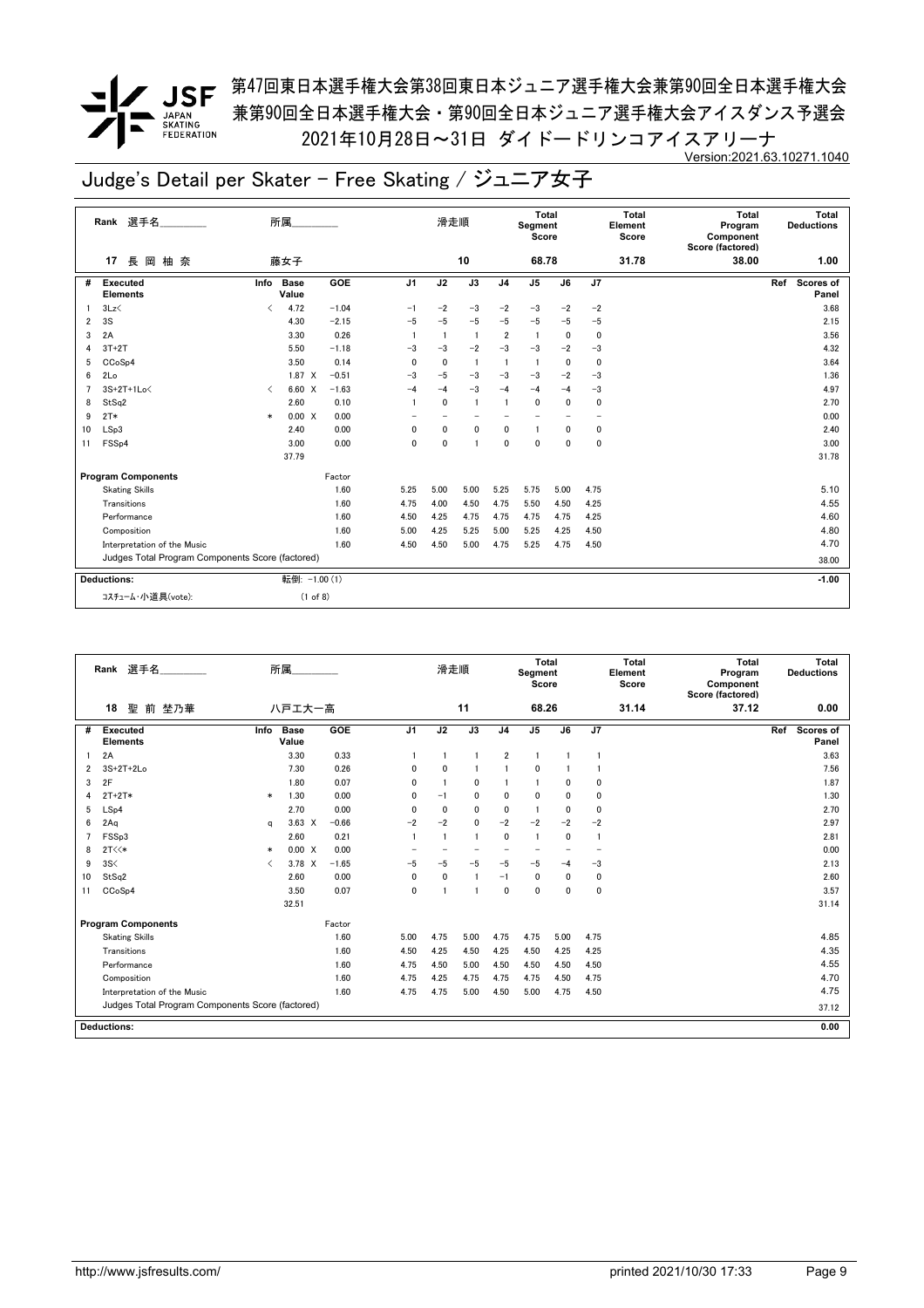<u>/</u> JSF <sup>第47回東日本選手権大会第38回東日本ジュニア選手権大会兼第90回全日本選手権大会</sup> 兼第90回全日本選手権大会・第90回全日本ジュニア選手権大会アイスダンス予選会 2021年10月28日~31日 ダイドードリンコアイスアリーナ Version:2021.63.10271.1040

| 比優花<br>西武東伏見FSC<br>9<br>68.09<br>31.49<br>37.60<br>19<br>日<br>1.00<br>J <sub>1</sub><br>GOE<br>J2<br>J3<br>J5<br>J6<br>J7<br><b>Scores of</b><br>Executed<br>Info<br><b>Base</b><br>J <sub>4</sub><br>Ref<br>#<br><b>Elements</b><br>Value<br>Panel<br>$-0.12$<br>$-2$<br>1F!<br>0.50<br>$-2$<br>$-3$<br>$-3$<br>$-2$<br>0.38<br>$-2$<br>$-4$<br>3Tq<br>$-2.10$<br>$-5$<br>$-5$<br>$-5$<br>$-5$<br>4.20<br>$-5$<br>$-5$<br>$-5$<br>2.10<br>2<br>q<br>$-2$<br>$-2$<br>$-2$<br>$-2$<br>$3Tq+2T$<br>5.50<br>$-0.84$<br>$-2$<br>$-2$<br>4.66<br>$-2$<br>3<br>a<br>0.07<br>2A<br>$\mathbf{0}$<br>$\mathbf{0}$<br>$\mathbf 0$<br>3.37<br>3.30<br>$\overline{1}$<br>0<br>0<br>4<br>0.10<br>CCoSp4V<br>2.63<br>$\mathbf 0$<br>0<br>2.73<br>$\mathbf{0}$<br>$\mathbf{0}$<br>5<br>FCS <sub>p2</sub><br>$-0.05$<br>2.30<br>0<br>0<br>$\mathbf{0}$<br>0<br>2.25<br>6<br>$-1$<br>0<br>$-1$<br>2A<br>$3.63 \times$<br>0.00<br>$\mathbf{0}$<br>$\mathbf{0}$<br>0<br>$\mathbf 0$<br>$\mathbf{0}$<br>3.63<br>$\overline{7}$<br>$\mathbf{0}$<br>0<br>$-0.72$<br>$-5$<br>$2F+2Tq+2Lo\leq$<br>4.91 X<br>$-4$<br>$-4$<br>$-4$<br>$-3$<br>$-4$<br>4.19<br>$-4$<br>8<br>$\langle$<br>0.21<br>StSq2<br>2.60<br>$\overline{2}$<br>$\overline{2}$<br>$\mathbf 0$<br>2.81<br>0<br>0<br>9<br>$2Lz!+2Lo\leq$<br>$3.81 \quad X$<br>$-0.84$<br>2.97<br>10<br>$-3$<br>$-4$<br>$-4$<br>-4<br>$-4$<br>$-4$<br>$-4$<br>т<br>LSp3<br>2.40<br>0.00<br>$\mathbf{0}$<br>0<br>$\mathbf{0}$<br>0<br>2.40<br>$\mathbf{0}$<br>0<br>$\Omega$<br>11<br>35.78<br>31.49<br><b>Program Components</b><br>Factor<br>1.60<br>4.80<br>4.50<br>5.00<br>5.00<br>4.75<br>4.75<br>4.50<br><b>Skating Skills</b><br>5.00<br>4.50<br>Transitions<br>1.60<br>4.50<br>4.75<br>4.50<br>4.75<br>4.50<br>4.25<br>4.25<br>4.60<br>1.60<br>Performance<br>4.50<br>5.25<br>4.50<br>4.75<br>4.50<br>4.25<br>4.75<br>4.80<br>1.60<br>4.75<br>4.25<br>Composition<br>5.25<br>5.00<br>4.75<br>5.00<br>4.50<br>1.60<br>4.80<br>Interpretation of the Music<br>4.75<br>5.00<br>5.00<br>5.00<br>4.75<br>4.50<br>4.00 | Rank 選手名 | 所属 |  | 滑走順 |  | Total<br>Segment<br>Score |  | Total<br>Element<br>Score | Total<br>Program<br>Component<br>Score (factored) | Total<br><b>Deductions</b> |
|----------------------------------------------------------------------------------------------------------------------------------------------------------------------------------------------------------------------------------------------------------------------------------------------------------------------------------------------------------------------------------------------------------------------------------------------------------------------------------------------------------------------------------------------------------------------------------------------------------------------------------------------------------------------------------------------------------------------------------------------------------------------------------------------------------------------------------------------------------------------------------------------------------------------------------------------------------------------------------------------------------------------------------------------------------------------------------------------------------------------------------------------------------------------------------------------------------------------------------------------------------------------------------------------------------------------------------------------------------------------------------------------------------------------------------------------------------------------------------------------------------------------------------------------------------------------------------------------------------------------------------------------------------------------------------------------------------------------------------------------------------------------------------------------------------------------------------------------------------------------------------------------------------------------------------------------------------------------------------------------------------------------------------------------|----------|----|--|-----|--|---------------------------|--|---------------------------|---------------------------------------------------|----------------------------|
|                                                                                                                                                                                                                                                                                                                                                                                                                                                                                                                                                                                                                                                                                                                                                                                                                                                                                                                                                                                                                                                                                                                                                                                                                                                                                                                                                                                                                                                                                                                                                                                                                                                                                                                                                                                                                                                                                                                                                                                                                                              |          |    |  |     |  |                           |  |                           |                                                   |                            |
|                                                                                                                                                                                                                                                                                                                                                                                                                                                                                                                                                                                                                                                                                                                                                                                                                                                                                                                                                                                                                                                                                                                                                                                                                                                                                                                                                                                                                                                                                                                                                                                                                                                                                                                                                                                                                                                                                                                                                                                                                                              |          |    |  |     |  |                           |  |                           |                                                   |                            |
|                                                                                                                                                                                                                                                                                                                                                                                                                                                                                                                                                                                                                                                                                                                                                                                                                                                                                                                                                                                                                                                                                                                                                                                                                                                                                                                                                                                                                                                                                                                                                                                                                                                                                                                                                                                                                                                                                                                                                                                                                                              |          |    |  |     |  |                           |  |                           |                                                   |                            |
|                                                                                                                                                                                                                                                                                                                                                                                                                                                                                                                                                                                                                                                                                                                                                                                                                                                                                                                                                                                                                                                                                                                                                                                                                                                                                                                                                                                                                                                                                                                                                                                                                                                                                                                                                                                                                                                                                                                                                                                                                                              |          |    |  |     |  |                           |  |                           |                                                   |                            |
|                                                                                                                                                                                                                                                                                                                                                                                                                                                                                                                                                                                                                                                                                                                                                                                                                                                                                                                                                                                                                                                                                                                                                                                                                                                                                                                                                                                                                                                                                                                                                                                                                                                                                                                                                                                                                                                                                                                                                                                                                                              |          |    |  |     |  |                           |  |                           |                                                   |                            |
|                                                                                                                                                                                                                                                                                                                                                                                                                                                                                                                                                                                                                                                                                                                                                                                                                                                                                                                                                                                                                                                                                                                                                                                                                                                                                                                                                                                                                                                                                                                                                                                                                                                                                                                                                                                                                                                                                                                                                                                                                                              |          |    |  |     |  |                           |  |                           |                                                   |                            |
|                                                                                                                                                                                                                                                                                                                                                                                                                                                                                                                                                                                                                                                                                                                                                                                                                                                                                                                                                                                                                                                                                                                                                                                                                                                                                                                                                                                                                                                                                                                                                                                                                                                                                                                                                                                                                                                                                                                                                                                                                                              |          |    |  |     |  |                           |  |                           |                                                   |                            |
|                                                                                                                                                                                                                                                                                                                                                                                                                                                                                                                                                                                                                                                                                                                                                                                                                                                                                                                                                                                                                                                                                                                                                                                                                                                                                                                                                                                                                                                                                                                                                                                                                                                                                                                                                                                                                                                                                                                                                                                                                                              |          |    |  |     |  |                           |  |                           |                                                   |                            |
|                                                                                                                                                                                                                                                                                                                                                                                                                                                                                                                                                                                                                                                                                                                                                                                                                                                                                                                                                                                                                                                                                                                                                                                                                                                                                                                                                                                                                                                                                                                                                                                                                                                                                                                                                                                                                                                                                                                                                                                                                                              |          |    |  |     |  |                           |  |                           |                                                   |                            |
|                                                                                                                                                                                                                                                                                                                                                                                                                                                                                                                                                                                                                                                                                                                                                                                                                                                                                                                                                                                                                                                                                                                                                                                                                                                                                                                                                                                                                                                                                                                                                                                                                                                                                                                                                                                                                                                                                                                                                                                                                                              |          |    |  |     |  |                           |  |                           |                                                   |                            |
|                                                                                                                                                                                                                                                                                                                                                                                                                                                                                                                                                                                                                                                                                                                                                                                                                                                                                                                                                                                                                                                                                                                                                                                                                                                                                                                                                                                                                                                                                                                                                                                                                                                                                                                                                                                                                                                                                                                                                                                                                                              |          |    |  |     |  |                           |  |                           |                                                   |                            |
|                                                                                                                                                                                                                                                                                                                                                                                                                                                                                                                                                                                                                                                                                                                                                                                                                                                                                                                                                                                                                                                                                                                                                                                                                                                                                                                                                                                                                                                                                                                                                                                                                                                                                                                                                                                                                                                                                                                                                                                                                                              |          |    |  |     |  |                           |  |                           |                                                   |                            |
|                                                                                                                                                                                                                                                                                                                                                                                                                                                                                                                                                                                                                                                                                                                                                                                                                                                                                                                                                                                                                                                                                                                                                                                                                                                                                                                                                                                                                                                                                                                                                                                                                                                                                                                                                                                                                                                                                                                                                                                                                                              |          |    |  |     |  |                           |  |                           |                                                   |                            |
|                                                                                                                                                                                                                                                                                                                                                                                                                                                                                                                                                                                                                                                                                                                                                                                                                                                                                                                                                                                                                                                                                                                                                                                                                                                                                                                                                                                                                                                                                                                                                                                                                                                                                                                                                                                                                                                                                                                                                                                                                                              |          |    |  |     |  |                           |  |                           |                                                   |                            |
|                                                                                                                                                                                                                                                                                                                                                                                                                                                                                                                                                                                                                                                                                                                                                                                                                                                                                                                                                                                                                                                                                                                                                                                                                                                                                                                                                                                                                                                                                                                                                                                                                                                                                                                                                                                                                                                                                                                                                                                                                                              |          |    |  |     |  |                           |  |                           |                                                   |                            |
|                                                                                                                                                                                                                                                                                                                                                                                                                                                                                                                                                                                                                                                                                                                                                                                                                                                                                                                                                                                                                                                                                                                                                                                                                                                                                                                                                                                                                                                                                                                                                                                                                                                                                                                                                                                                                                                                                                                                                                                                                                              |          |    |  |     |  |                           |  |                           |                                                   |                            |
|                                                                                                                                                                                                                                                                                                                                                                                                                                                                                                                                                                                                                                                                                                                                                                                                                                                                                                                                                                                                                                                                                                                                                                                                                                                                                                                                                                                                                                                                                                                                                                                                                                                                                                                                                                                                                                                                                                                                                                                                                                              |          |    |  |     |  |                           |  |                           |                                                   |                            |
|                                                                                                                                                                                                                                                                                                                                                                                                                                                                                                                                                                                                                                                                                                                                                                                                                                                                                                                                                                                                                                                                                                                                                                                                                                                                                                                                                                                                                                                                                                                                                                                                                                                                                                                                                                                                                                                                                                                                                                                                                                              |          |    |  |     |  |                           |  |                           |                                                   |                            |
|                                                                                                                                                                                                                                                                                                                                                                                                                                                                                                                                                                                                                                                                                                                                                                                                                                                                                                                                                                                                                                                                                                                                                                                                                                                                                                                                                                                                                                                                                                                                                                                                                                                                                                                                                                                                                                                                                                                                                                                                                                              |          |    |  |     |  |                           |  |                           |                                                   |                            |
|                                                                                                                                                                                                                                                                                                                                                                                                                                                                                                                                                                                                                                                                                                                                                                                                                                                                                                                                                                                                                                                                                                                                                                                                                                                                                                                                                                                                                                                                                                                                                                                                                                                                                                                                                                                                                                                                                                                                                                                                                                              |          |    |  |     |  |                           |  |                           |                                                   |                            |
| Judges Total Program Components Score (factored)<br>37.60                                                                                                                                                                                                                                                                                                                                                                                                                                                                                                                                                                                                                                                                                                                                                                                                                                                                                                                                                                                                                                                                                                                                                                                                                                                                                                                                                                                                                                                                                                                                                                                                                                                                                                                                                                                                                                                                                                                                                                                    |          |    |  |     |  |                           |  |                           |                                                   |                            |
| 転倒: -1.00 (1)<br><b>Deductions:</b><br>$-1.00$                                                                                                                                                                                                                                                                                                                                                                                                                                                                                                                                                                                                                                                                                                                                                                                                                                                                                                                                                                                                                                                                                                                                                                                                                                                                                                                                                                                                                                                                                                                                                                                                                                                                                                                                                                                                                                                                                                                                                                                               |          |    |  |     |  |                           |  |                           |                                                   |                            |

|    | Rank 選手名                                         |      | 所属                   |                |                | 滑走順          |              |                | <b>Total</b><br>Segment<br>Score |              |      | <b>Total</b><br>Element<br>Score | <b>Total</b><br>Program<br>Component<br>Score (factored) | Total<br><b>Deductions</b>       |
|----|--------------------------------------------------|------|----------------------|----------------|----------------|--------------|--------------|----------------|----------------------------------|--------------|------|----------------------------------|----------------------------------------------------------|----------------------------------|
|    | 20<br>杉本羽美                                       |      |                      | KOSE新横浜プリンスFSC |                |              | 6            |                | 67.57                            |              |      | 35.45                            | 33.12                                                    | 1.00                             |
| #  | Executed<br><b>Elements</b>                      | Info | <b>Base</b><br>Value | GOE            | J <sub>1</sub> | J2           | J3           | J <sub>4</sub> | J <sub>5</sub>                   | J6           | J7   |                                  |                                                          | Ref<br><b>Scores of</b><br>Panel |
|    | 3Lz                                              |      | 5.90                 | $-1.77$        | $-3$           | $-3$         | $-3$         | $-3$           | $-2$                             | $-3$         | $-3$ |                                  |                                                          | 4.13                             |
| 2  | 3F!                                              |      | 5.30                 | $-0.64$        | $-1$           | $-1$         | $-2$         | $-2$           | $-1$                             | $-1$         | -1   |                                  |                                                          | 4.66                             |
| 3  | 3T<<                                             | <<   | 1.30                 | $-0.65$        | $-5$           | $-5$         | $-5$         | $-5$           | $-5$                             | $-5$         | $-5$ |                                  |                                                          | 0.65                             |
| 4  | FSSp3                                            |      | 2.60                 | $-0.05$        | 0              | 0            | -1           | $-1$           | $-1$                             | $\Omega$     | 0    |                                  |                                                          | 2.55                             |
| 5  | 2A+2Aq+SEQ                                       | q    | 5.28                 | $-0.73$        | $-2$           | $-2$         | $-2$         | $-3$           | $-2$                             | $-3$         | $-2$ |                                  |                                                          | 4.55                             |
| 6  | 3Lz << +REP                                      | <<   | 1.47                 | $-1.05$        | $-5$           | $-5$         | $-5$         | $-5$           | $-5$                             | $-5$         | $-4$ |                                  |                                                          | 0.42                             |
|    | 3S                                               |      | 4.73 X               | 0.00           | $\mathbf{0}$   | $\mathbf{0}$ | $\mathbf{0}$ | $\Omega$       | 0                                | $\mathbf{0}$ | 0    |                                  |                                                          | 4.73                             |
| 8  | LSp3                                             |      | 2.40                 | $-0.05$        | $-1$           | $\mathbf{0}$ | $\mathbf{1}$ | $-1$           | 0                                | 0            | 0    |                                  |                                                          | 2.35                             |
| 9  | 3F!+2T+2Lo                                       | т.   | $9.13 \times$        | $-0.95$        | $-2$           | $-2$         | $-2$         | $-2$           | $-1$                             | $-1$         | $-2$ |                                  |                                                          | 8.18                             |
| 10 | StSq1                                            |      | 1.80                 | $-0.07$        | $\mathbf{0}$   | $\mathbf 0$  |              | $-1$           | $-2$                             | $-1$         | 0    |                                  |                                                          | 1.73                             |
| 11 | CCoSp1V                                          |      | 1.50                 | 0.00           | 0              | -1           | $\mathbf{0}$ | $\Omega$       | $\mathbf{0}$                     | $-1$         | 0    |                                  |                                                          | 1.50                             |
|    |                                                  |      | 41.41                |                |                |              |              |                |                                  |              |      |                                  |                                                          | 35.45                            |
|    | <b>Program Components</b>                        |      |                      | Factor         |                |              |              |                |                                  |              |      |                                  |                                                          |                                  |
|    | <b>Skating Skills</b>                            |      |                      | 1.60           | 4.50           | 4.50         | 4.50         | 4.25           | 4.25                             | 4.50         | 4.50 |                                  |                                                          | 4.45                             |
|    | Transitions                                      |      |                      | 1.60           | 4.00           | 4.00         | 3.75         | 3.75           | 3.25                             | 3.75         | 4.00 |                                  |                                                          | 3.85                             |
|    | Performance                                      |      |                      | 1.60           | 4.25           | 4.00         | 4.50         | 3.75           | 3.00                             | 4.25         | 4.00 |                                  |                                                          | 4.05                             |
|    | Composition                                      |      |                      | 1.60           | 4.50           | 4.25         | 4.50         | 4.25           | 3.75                             | 4.00         | 4.25 |                                  |                                                          | 4.25                             |
|    | Interpretation of the Music                      |      |                      | 1.60           | 4.25           | 4.50         | 4.25         | 3.75           | 3.25                             | 4.25         | 4.00 |                                  |                                                          | 4.10                             |
|    | Judges Total Program Components Score (factored) |      |                      |                |                |              |              |                |                                  |              |      |                                  |                                                          | 33.12                            |
|    | <b>Deductions:</b>                               |      | 転倒: -1.00 (1)        |                |                |              |              |                |                                  |              |      |                                  |                                                          | $-1.00$                          |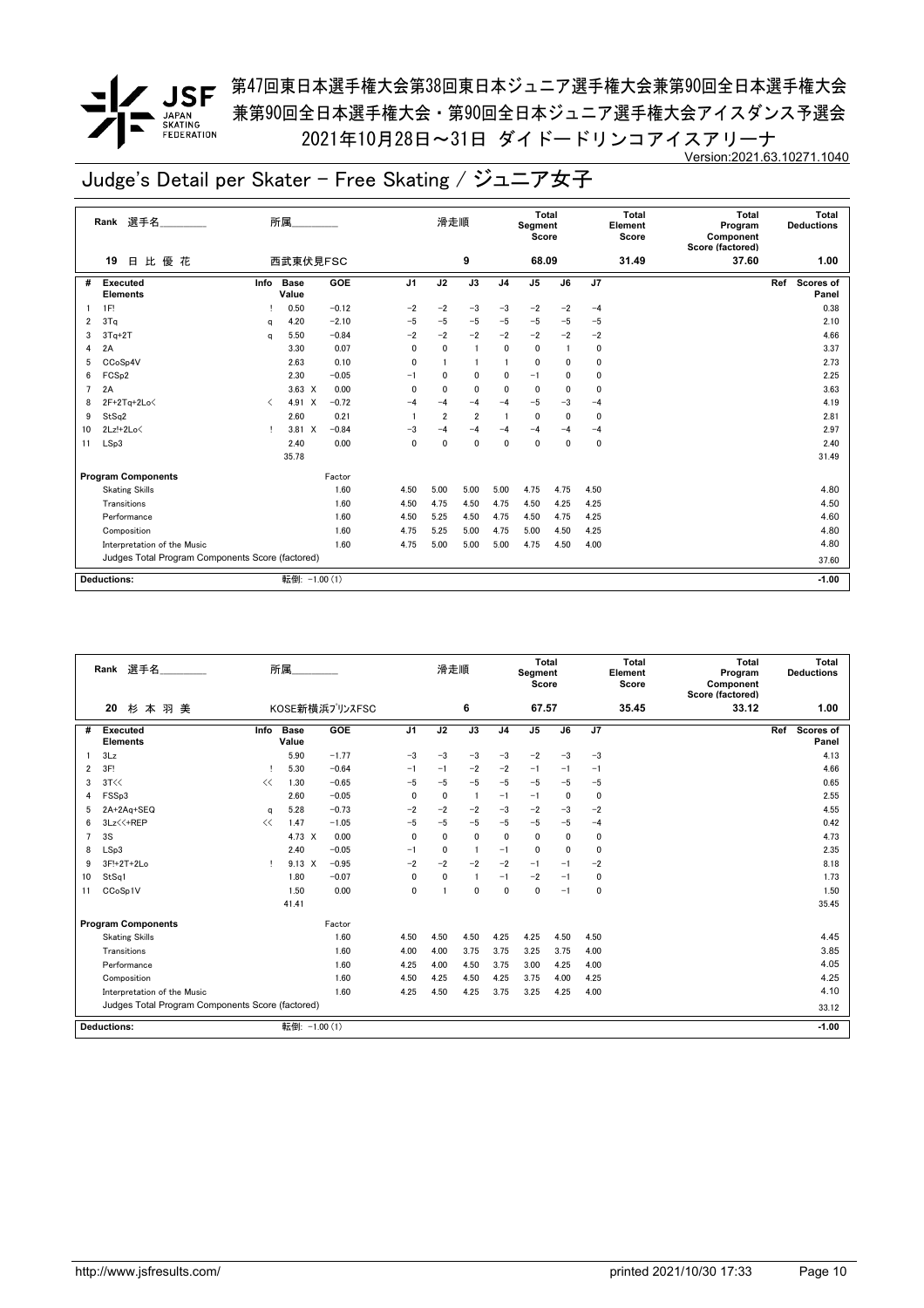<u>●</u> <br>● JSF <sup>第47回東日本選手権大会第38回東日本ジュニア選手権大会兼第90回全日本選手権大会</sup> 兼第90回全日本選手権大会・第90回全日本ジュニア選手権大会アイスダンス予選会 2021年10月28日~31日 ダイドードリンコアイスアリーナ Version:2021.63.10271.1040

|    | 選手名<br>Rank                                      | 所属   |                      |         |                | 滑走順            |                |                | Total<br>Segment<br>Score |      |      | <b>Total</b><br>Element<br>Score | <b>Total</b><br>Program<br>Component<br>Score (factored) | Total<br><b>Deductions</b>       |
|----|--------------------------------------------------|------|----------------------|---------|----------------|----------------|----------------|----------------|---------------------------|------|------|----------------------------------|----------------------------------------------------------|----------------------------------|
|    | 藤<br>領 那<br>伊<br>21                              | 新潟FC |                      |         |                |                | 4              |                | 65.62                     |      |      | 32.46                            | 34.16                                                    | 1.00                             |
| #  | <b>Executed</b><br><b>Elements</b>               | Info | <b>Base</b><br>Value | GOE     | J <sub>1</sub> | J2             | J3             | J <sub>4</sub> | J5                        | J6   | J7   |                                  |                                                          | Ref<br><b>Scores of</b><br>Panel |
|    | 3T<                                              | ✓    | 3.36                 | $-1.68$ | $-5$           | $-5$           | $-5$           | $-5$           | $-5$                      | $-5$ | -5   |                                  |                                                          | 1.68                             |
| 2  | 2A                                               |      | 3.30                 | 0.00    | 0              | 0              | 0              | 0              | 0                         | 0    | 0    |                                  |                                                          | 3.30                             |
| 3  | 2A                                               |      | 3.30                 | 0.07    | 0              | $\mathbf{0}$   | $\mathbf 0$    | $\mathbf{1}$   | 0                         |      | 0    |                                  |                                                          | 3.37                             |
| 4  | FSS <sub>p4</sub>                                |      | 3.00                 | 0.36    | $\overline{2}$ | $\overline{2}$ | $\overline{1}$ |                |                           |      | 0    |                                  |                                                          | 3.36                             |
| 5  | StSq2                                            |      | 2.60                 | 0.16    | $\overline{2}$ |                | $\overline{1}$ |                | 0                         | 0    | 0    |                                  |                                                          | 2.76                             |
| 6  | 2Lo                                              |      | 1.70                 | 0.00    | 0              | $\Omega$       | $\mathbf 0$    | 0              | 0                         | 0    | 0    |                                  |                                                          | 1.70                             |
| 7  | $2Lz+2T+1Lo$                                     |      | 4.29 X               | 0.00    | $\mathbf{0}$   | $\Omega$       | 0              | 0              | 0                         | 0    | 0    |                                  |                                                          | 4.29                             |
| 8  | 2F!+2T                                           | Ţ.   | $3.41 \times$        | $-0.22$ | $-1$           | $-1$           | $-2$           | $-1$           | $-1$                      | $-1$ | $-2$ |                                  |                                                          | 3.19                             |
| 9  | LSp3                                             |      | 2.40                 | 0.05    |                |                | $\mathbf 0$    | 0              | 0                         | 0    | 0    |                                  |                                                          | 2.45                             |
| 10 | $2Lz+1Lo$                                        |      | $2.86 \t X$          | 0.00    | $\mathbf{0}$   | $\mathbf{0}$   | $\mathbf 0$    | 0              | 0                         | 0    | 0    |                                  |                                                          | 2.86                             |
| 11 | CCoSp4                                           |      | 3.50                 | 0.00    | 0              | $\mathbf{0}$   | $\mathbf 0$    | $\mathbf{0}$   | 1                         | 0    | 0    |                                  |                                                          | 3.50                             |
|    |                                                  |      | 33.72                |         |                |                |                |                |                           |      |      |                                  |                                                          | 32.46                            |
|    | <b>Program Components</b>                        |      |                      | Factor  |                |                |                |                |                           |      |      |                                  |                                                          |                                  |
|    | <b>Skating Skills</b>                            |      |                      | 1.60    | 4.50           | 4.25           | 4.50           | 4.50           | 4.00                      | 4.25 | 4.00 |                                  |                                                          | 4.30                             |
|    | Transitions                                      |      |                      | 1.60    | 4.25           | 4.00           | 4.00           | 4.50           | 3.75                      | 3.75 | 3.75 |                                  |                                                          | 3.95                             |
|    | Performance                                      |      |                      | 1.60    | 4.50           | 4.50           | 4.50           | 4.75           | 3.75                      | 4.25 | 4.25 |                                  |                                                          | 4.40                             |
|    | Composition                                      |      |                      | 1.60    | 4.25           | 4.50           | 4.50           | 4.75           | 4.00                      | 4.00 | 4.25 |                                  |                                                          | 4.30                             |
|    | Interpretation of the Music                      |      |                      | 1.60    | 4.75           | 4.75           | 4.75           | 4.50           | 3.75                      | 4.00 | 4.00 |                                  |                                                          | 4.40                             |
|    | Judges Total Program Components Score (factored) |      |                      |         |                |                |                |                |                           |      |      |                                  |                                                          | 34.16                            |
|    | <b>Deductions:</b>                               |      | 転倒: -1.00 (1)        |         |                |                |                |                |                           |      |      |                                  |                                                          | $-1.00$                          |

|    | 選手名<br>Rank                                      |                                          | 所属                   |         |                | 滑走順            |                |                | Total<br>Segment<br>Score |              |      | Total<br>Element<br>Score | <b>Total</b><br>Program<br>Component<br>Score (factored) | Total<br><b>Deductions</b> |
|----|--------------------------------------------------|------------------------------------------|----------------------|---------|----------------|----------------|----------------|----------------|---------------------------|--------------|------|---------------------------|----------------------------------------------------------|----------------------------|
|    | 22<br>鈴木杏梨                                       |                                          | 三沢GOLD F·S·C         |         |                |                | $\mathbf{2}$   |                | 65.46                     |              |      | 35.02                     | 31.44                                                    | 1.00                       |
| #  | <b>Executed</b><br><b>Elements</b>               | Info                                     | <b>Base</b><br>Value | GOE     | J <sub>1</sub> | J2             | J3             | J <sub>4</sub> | J <sub>5</sub>            | J6           | J7   |                           |                                                          | Ref<br>Scores of<br>Panel  |
|    | 3Lz<<                                            | <<                                       | 2.10                 | $-1.05$ | $-5$           | $-5$           | $-5$           | $-5$           | $-5$                      | $-5$         | $-5$ |                           |                                                          | 1.05                       |
| 2  | 2A+SEQ+2A*                                       | $\ast$                                   | 2.64                 | $-1.12$ | $-4$           | $-3$           | $-4$           | $-4$           | $-3$                      | $-3$         | $-3$ |                           |                                                          | 1.52                       |
| 3  | $3S+2T+2Lo$                                      |                                          | 7.30                 | 0.00    | $\mathbf{0}$   | $\mathbf{0}$   | $\mathbf{0}$   | $\mathbf{0}$   | $\mathbf{0}$              | $\mathbf{0}$ | 0    |                           |                                                          | 7.30                       |
| 4  | StSq2                                            |                                          | 2.60                 | $-0.26$ | $-1$           | $-1$           | 0              | $-1$           | $-3$                      | $-1$         | $-1$ |                           |                                                          | 2.34                       |
| 5  | 3Lo                                              |                                          | 4.90                 | 0.10    | $\mathbf{0}$   | $\overline{1}$ | $\blacksquare$ | $\mathbf{0}$   | $\mathbf 0$               | $\mathbf{0}$ | 0    |                           |                                                          | 5.00                       |
| 6  | 2Lz                                              | $\overline{\left\langle \right\rangle }$ | $1.85 \quad X$       | $-0.84$ | $-5$           | $-5$           | $-5$           | $-5$           | $-5$                      | $-5$         | $-2$ |                           |                                                          | 1.01                       |
| 7  | FSSp3                                            |                                          | 2.60                 | 0.00    | $\mathbf{0}$   | $\mathbf{0}$   | 0              | $\mathbf{0}$   | $\mathbf 0$               | $\mathbf{0}$ | 0    |                           |                                                          | 2.60                       |
| 8  | LSp1                                             |                                          | 1.50                 | $-0.15$ | $-1$           | $-1$           | $-1$           | $-1$           | $-1$                      | $-1$         | $-1$ |                           |                                                          | 1.35                       |
| 9  | 3T                                               |                                          | 4.62 $\times$        | 0.00    | $\mathbf{0}$   | $\mathbf 0$    | -1             | $\mathbf{0}$   | $\mathbf{0}$              | $\mathbf{0}$ | 0    |                           |                                                          | 4.62                       |
| 10 | 3S                                               |                                          | 4.73 X               | 0.00    | 0              | $\mathbf 0$    | 0              | $\mathbf{0}$   | 0                         | 0            | 0    |                           |                                                          | 4.73                       |
| 11 | CCoSp4                                           |                                          | 3.50                 | 0.00    | 0              | $\mathbf 0$    |                | $-1$           | 0                         | 0            | 0    |                           |                                                          | 3.50                       |
|    |                                                  |                                          | 38.34                |         |                |                |                |                |                           |              |      |                           |                                                          | 35.02                      |
|    | <b>Program Components</b>                        |                                          |                      | Factor  |                |                |                |                |                           |              |      |                           |                                                          |                            |
|    | <b>Skating Skills</b>                            |                                          |                      | 1.60    | 4.00           | 4.50           | 4.00           | 4.25           | 4.50                      | 4.25         | 4.25 |                           |                                                          | 4.25                       |
|    | Transitions                                      |                                          |                      | 1.60    | 3.75           | 4.00           | 3.50           | 3.75           | 3.50                      | 3.75         | 3.75 |                           |                                                          | 3.70                       |
|    | Performance                                      |                                          |                      | 1.60    | 3.75           | 3.75           | 3.75           | 3.75           | 3.25                      | 4.00         | 4.00 |                           |                                                          | 3.80                       |
|    | Composition                                      |                                          |                      | 1.60    | 4.25           | 4.00           | 3.75           | 4.00           | 3.75                      | 3.75         | 4.25 |                           |                                                          | 3.95                       |
|    | Interpretation of the Music                      |                                          |                      | 1.60    | 3.75           | 4.00           | 4.00           | 4.00           | 3.75                      | 4.00         | 4.00 |                           |                                                          | 3.95                       |
|    | Judges Total Program Components Score (factored) |                                          |                      |         |                |                |                |                |                           |              |      |                           |                                                          | 31.44                      |
|    | Deductions:                                      |                                          | 転倒: -1.00 (1)        |         |                |                |                |                |                           |              |      |                           |                                                          | $-1.00$                    |